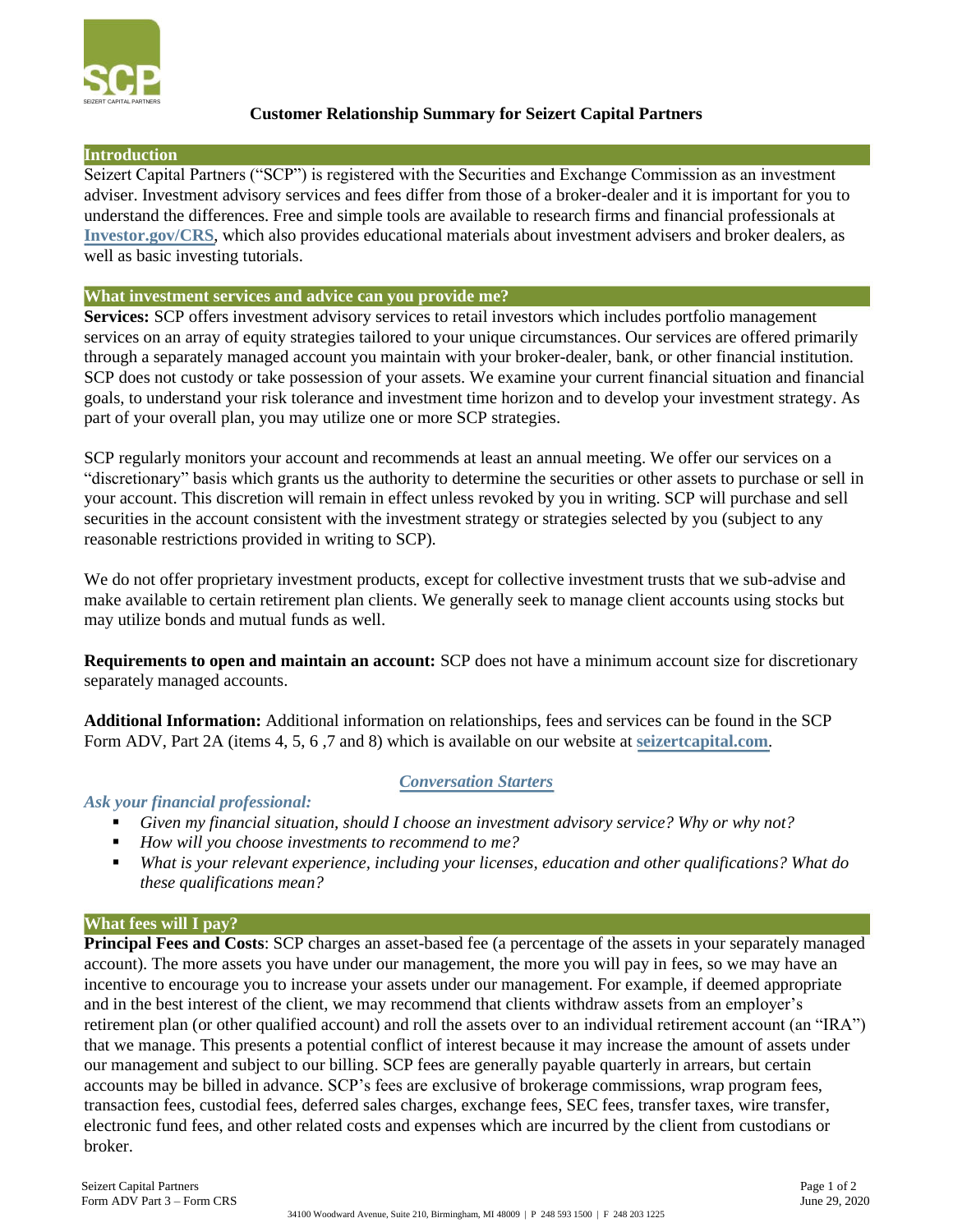

**Additional Information**: You will pay fees and costs whether you make or lose money on your investments. Fees and costs will reduce any amount of money you make on your investments over time. Please make sure you understand what fees and costs you are paying. Additional information can be found in the SCP Form ADV, Part 2A (Items 5-6) which is available on our website, **[seizertcapital.com](http://www.seizertcapital.com/)**.

*Conversation Starter*

#### *Ask your financial professional:*

▪ *Help me understand how these fees and costs might affect my investments. If I give you \$10,000 to invest, how much will go to fees and costs, and how much will be invested for me?*

**What are your legal obligations to me when acting as my investment adviser? How else does your firm make money and what conflicts of interest do you have?**

**When we act as your investment adviser**, we must act in your best interest and not put our interest ahead of yours. At the same time, the way we make money creates some conflicts with your interests. You should understand and ask us about these conflicts because they can affect the investment advice we provide you. For example, for those accounts for which we have discretion to select the broker-dealers to execute transactions, we have a conflict of interest with respect to broker dealers that provide us research and brokerage services. Please refer to Form ADV, Part 2A (Item 12 – *Brokerage Practices (Soft Dollar/Commission Sharing Arrangements)* which describes how this practice is beneficial to us. You should understand and ask us about these conflicts because they can affect the investment advice we provide you.

**Additional Information:** Additional information on conflicts of interest can be found in our Form ADV, Part 2A (Items 6,10,11,12 and 14) which is on our website at **[seizertcapital.com](http://www.seizertcapital.com/)**.

#### *Conversation Starter*

#### *Ask your financial professional:*

▪ *How might your conflicts of interest affect me, and how will you address them?*

#### **How do your financial professionals make money?**

Our financial professionals are paid salaries and can earn bonuses based on their contributions and profitability of the firm. We do not receive any commissions in connection with providing investment advice to clients.

#### **Do you or your financial professionals have legal or disciplinary history?**

No. You can visit **[Investor.gov/CRS](http://www.investor.gov/CRS)** for a free and simple search tool to research us and our financial professionals.

#### *Conversation Starter*

#### *Ask your financial professional:*

▪ *As a financial professional, do you have any disciplinary history? For what type of conduct?*

#### **Additional Information**

For additional information about our services, please visit **[Investor.gov](http://www.investor.gov/)** for a copy of our Form ADV. If you would like additional up-to-date information or a copy this disclosure, please call 248-593-1500 or email us at **[info@seizertcapital.com](mailto:info@seizertcapital.com)**.

#### *Conversation Starter*

#### *Ask your financial professional:*

Who is my primary contact person? Is he or she a representative of an investment adviser or a broker*dealer? Who can I talk to if I have concerns about how this person is treating me?*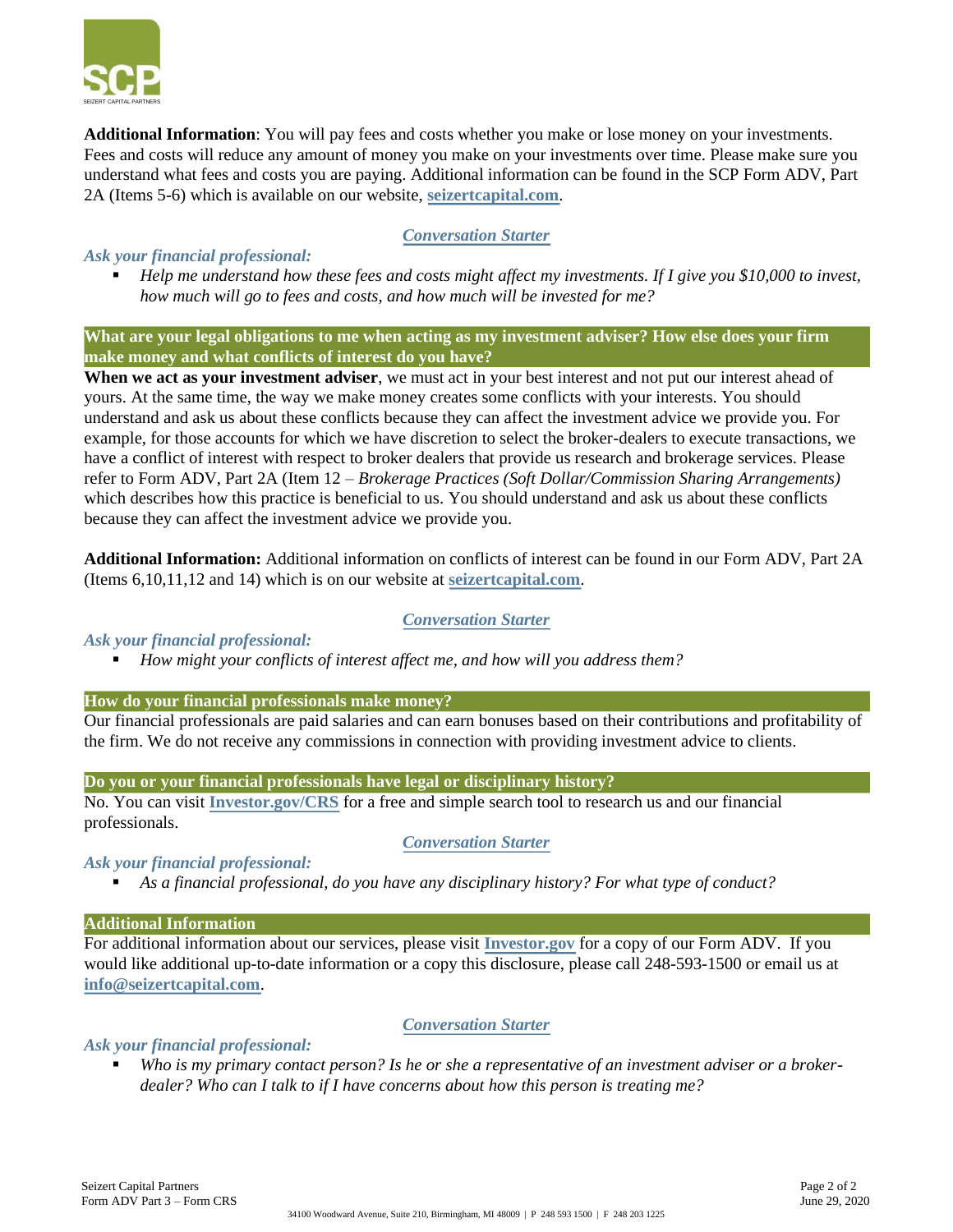

## **ITEM 1: COVER PAGE**

# **Seizert Capital Partners, LLC 34100 Woodward Avenue, Suite 210 Birmingham, MI 48009 248-593-1500**

## **www.scpinv.com**

This Form ADV, Part 2 "Disclosure Brochure," or "Brochure" provides information about the qualifications and business practice of Seizert Capital Partners, LLC ("us", "we", or "SCP"). If you have any questions about the contents of this Brochure, please contact Cheryl A. Kotlarz, Chief Compliance Officer (CCO) at the telephone number above, or the following email address: **ckotlarz@scpinv.com**.

The information in this Brochure has not been approved or verified by the United States Securities and Exchange Commission or by any State Securities Regulatory Authority. Seizert Capital Partners, LLC is a registered investment advisor. Registration of an Investment Advisor with the United States Securities and Exchange Commission or any state securities authority does not imply a certain level of skill or training.

Additional information about Seizert Capital Partners, LLC, is also available on the Security and Exchange Commission's website (Investment Adviser Public Disclosure) at **www.adviserinfo.sec.gov.** Our searchable IARD/CRD number is 108954. Our Brochure is available free of charge to any interested party by contacting us by email at **info@scpinv.com** or by phone at 248-593-1500.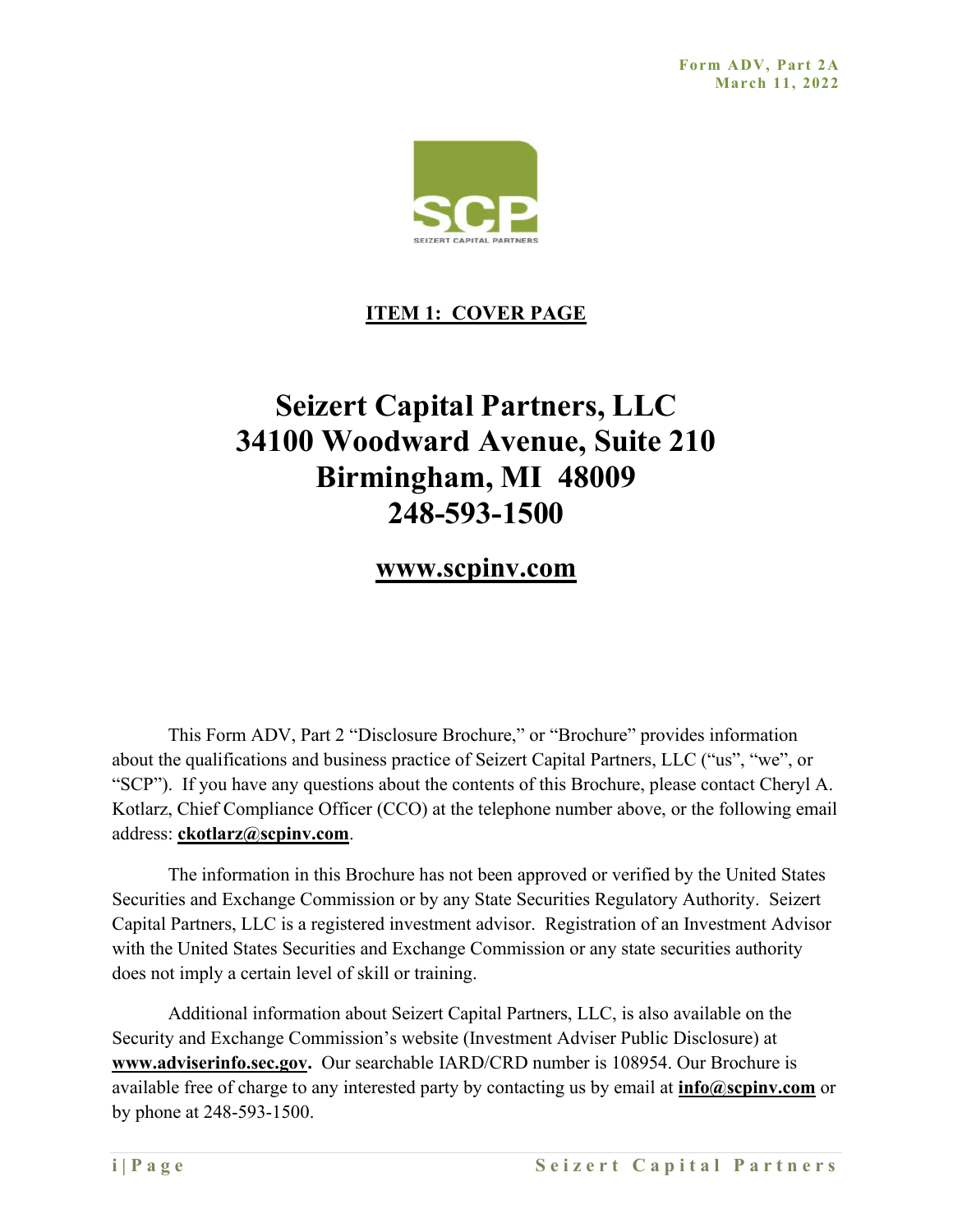## **ITEM 2: MATERIAL CHANGES**

This section provides clients with a summary of any material changes that have been made since the annual update of our Brochure.

The last annual amendment of this Brochure was March 26, 2021. The last amendment to this Brochure was July 22, 2021.

There have been no material changes since the last annual update of this brochure.

## **Additional Information**

Currently, our Brochure is available free of charge to any interested party by contacting us by email at **info@scpinv.com** or by phone at 248-593-1500. Additional information is also available via the SEC's web site **www.adviserinfo.sec.gov**. The SEC's web site also provides information about any persons affiliated with us who are registered, or are required to be registered, as one of our investment adviser representatives of our firm.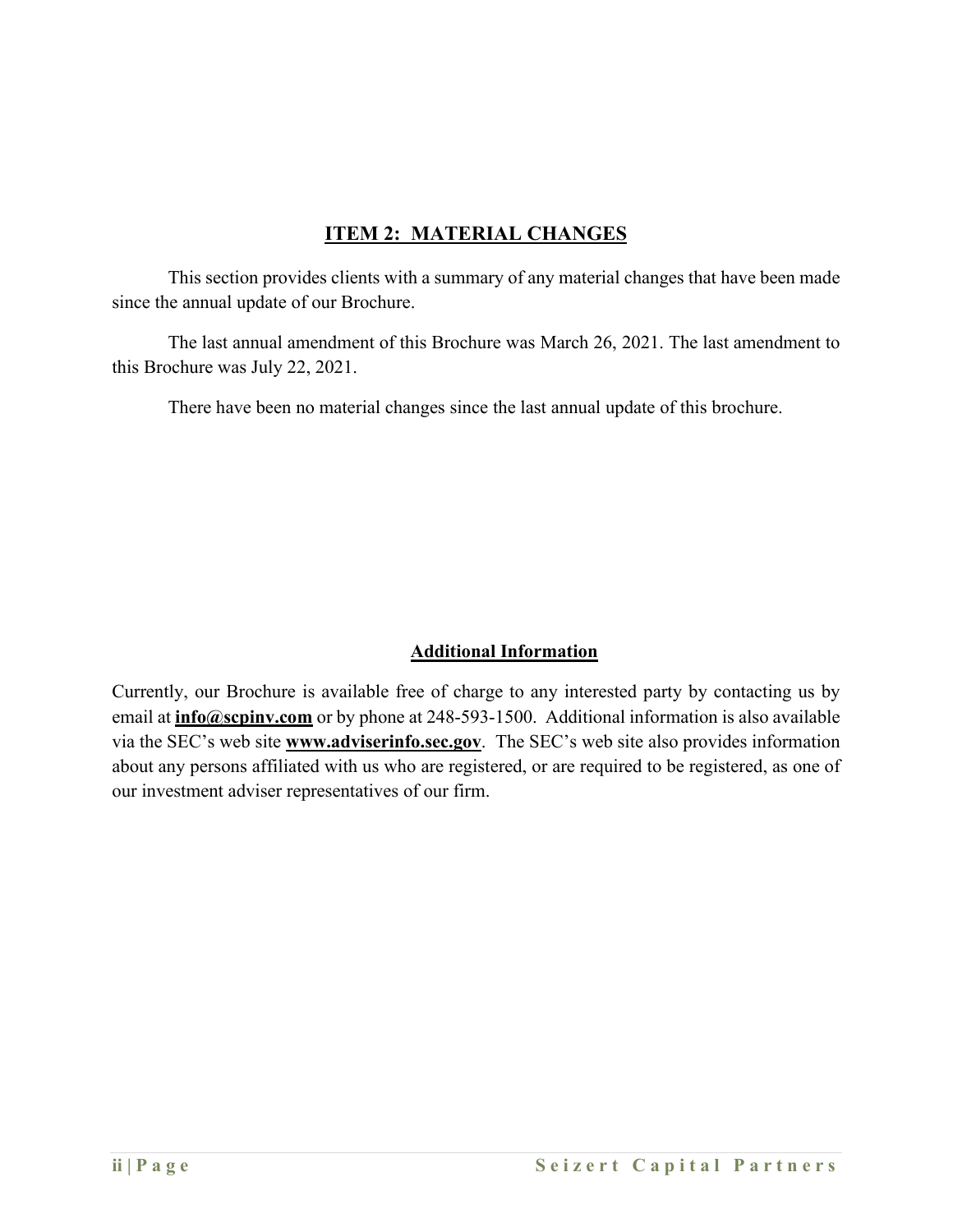## **ITEM 3: TABLE OF CONTENTS**

| Item 11: Code of Ethics, Participation or Interest in Client Transactions and Personal Trading  16 |
|----------------------------------------------------------------------------------------------------|
|                                                                                                    |
|                                                                                                    |
|                                                                                                    |
|                                                                                                    |
|                                                                                                    |
|                                                                                                    |
|                                                                                                    |
|                                                                                                    |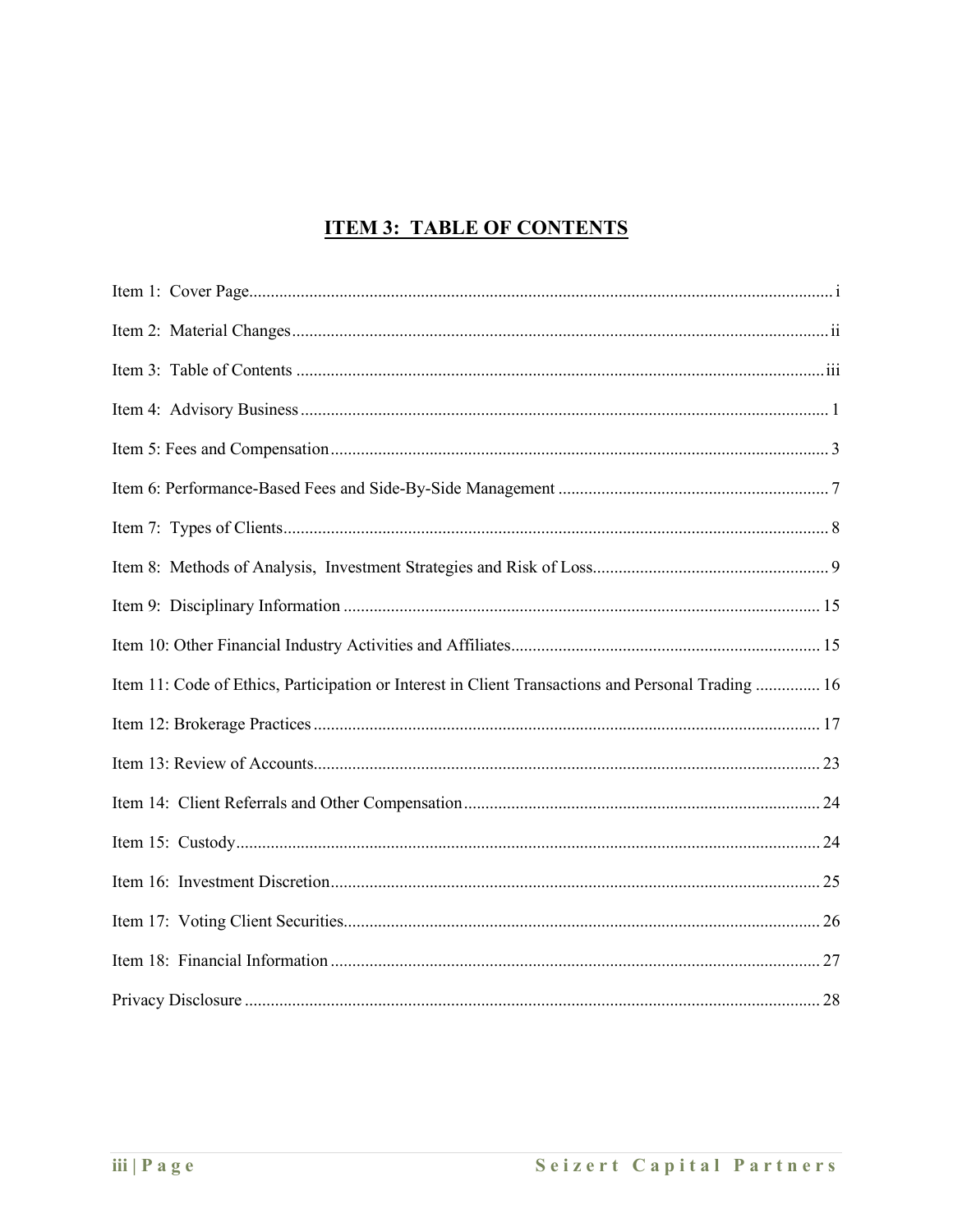## **ITEM 4: ADVISORY BUSINESS**

Seizert Capital Partners (SCP) was formed in 2000. We are principally owned by our portfolio managers, Edward Eberle, David Collon, and Thomas Kenny, who collectively own 100% of the issued and outstanding shares of the firm.

SCP provides discretionary portfolio management services for the following types of Clients:

- Institutions (other than individuals)
- High Net-Worth Individuals
- Collective Investment Trusts

#### **Institutional Clients**

The investment needs of our institutional Clients are as unique as are those of our highnet-worth individuals. We are equity asset managers, and our institutional Clients look to SCP to provide expertise as a specialized manager in equity securities (Please see Item 8).

Our institutional Clients typically (but not always) come to SCP with their own Investment Policy Statement (IPS), prepared by the institution or through an institutional investment consultant, un-related to SCP. We assess your IPS, note any investment restrictions and execute a strategy (or combination of our strategies) best suited to meet your investment goals or objectives. As is the case with all our services, we purchase, sell, or hold individual equity securities as we determine appropriate for your specific needs and circumstances. This includes your cash flow needs, time horizons for benefit payments, etcetera that vary from institutional investor to institutional investor.

#### **High Net-Worth Portfolio Management Services**

In providing portfolio management services to Individual High Net-Worth Clients, we gather information regarding your personal financial information through meetings with you or your representative. Typically, we ask about your personal and family obligations, net worth, income and tax information, investment goals and objectives, tolerance for risk, time horizons, cash flow needs and any investment restrictions. We will use the information you provide to us in determining your investment goals and needs which then govern our management of your account(s). Of course, if changes occur to your personal circumstances, you are requested to notify us as soon as possible. Examples include but are not limited to the following: divorce, marriage, death in the family, birth of a child, grandchildren, charitable desires, retirement, loss of a job, etc. All may have an impact on your finances, your investment objectives and, accordingly, our management of your account.

We emphasize individualized attention to your assets and investment needs. We manage Client accounts on a discretionary basis, which means all investment decisions are made by us.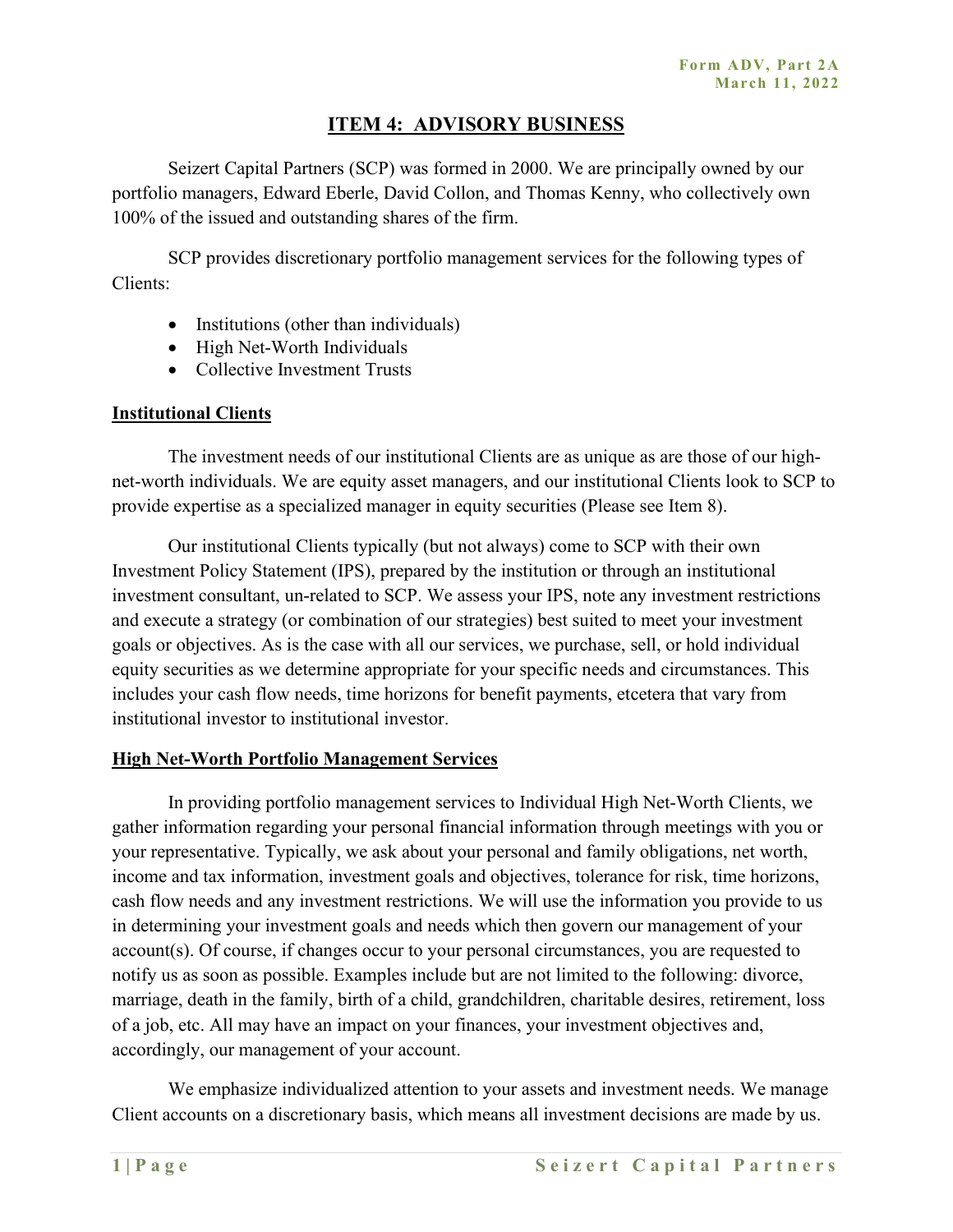We tailor our services to meet the individual needs of each Client. At your request, we will review any of our decisions with you and/or your other professional service providers (for example, other financial advisors, financial planners, attorneys, or accountants).

As described under Item 8 below, there are several strategies we may utilize in the management of your assets, based on your individual needs. We may combine one or more strategies as appropriate based upon your investment objectives.

#### **Dual Contract Programs (SMA)**

SCP provides investment advisory services to SMAs through dual contract managed account programs In a dual contract program, a client separately arranges with a third party for custody, financial advisory, and certain trading services to be provided on a partially bundled basis. SCP provides its advisory services pursuant to an advisory agreement directly with the client. In a partially bundled program, certain services (typically custody, financial advisory, and trading) are provided for under a partially bundled fee arrangement negotiated by the client.

#### **Sub-Advisory Relationships**

#### *Separately Managed Accounts*

SCP provides sub-advisory services on a discretionary basis to certain Clients who are obtained through unaffiliated investment advisors. We will place all orders for the execution of all purchase and sale transactions for the Clients in these platforms (see Item 12). Generally, the sponsor of the program will provide the Clients with all servicing including but not limited to execution, recommendations, monitoring of SCP, and reporting. If requested the Clients will receive SCP's quarterly report.

#### *Unified Managed Account Programs*

SCP provides investment advisory services to several investment advisors. SCP is party to certain arrangements known as unified managed account ("UMA") programs where the UMA sponsor offers its Clients discretionary management of all or a portion of their accounts in the UMA program based on one or more investment objectives, styles, or strategies ("Strategy") offered by affiliated and unaffiliated investment advisors.

Through agreements for each UMA program in which SCP participates, SCP provides the UMA sponsor with a Model Portfolio for a particular Strategy. The UMA sponsor retains full discretion to accept, modify, or reject SCP's recommendations as reflected in the Model Portfolio and the UMA sponsor will place all orders for the execution of all purchase and sale transactions for its UMA program Client accounts. Under each UMA program, program Clients are Clients of the UMA sponsor and are not Clients of SCP. The UMA sponsor (not SCP) is responsible for determining whether a particular investment continues to be appropriate for a program Client.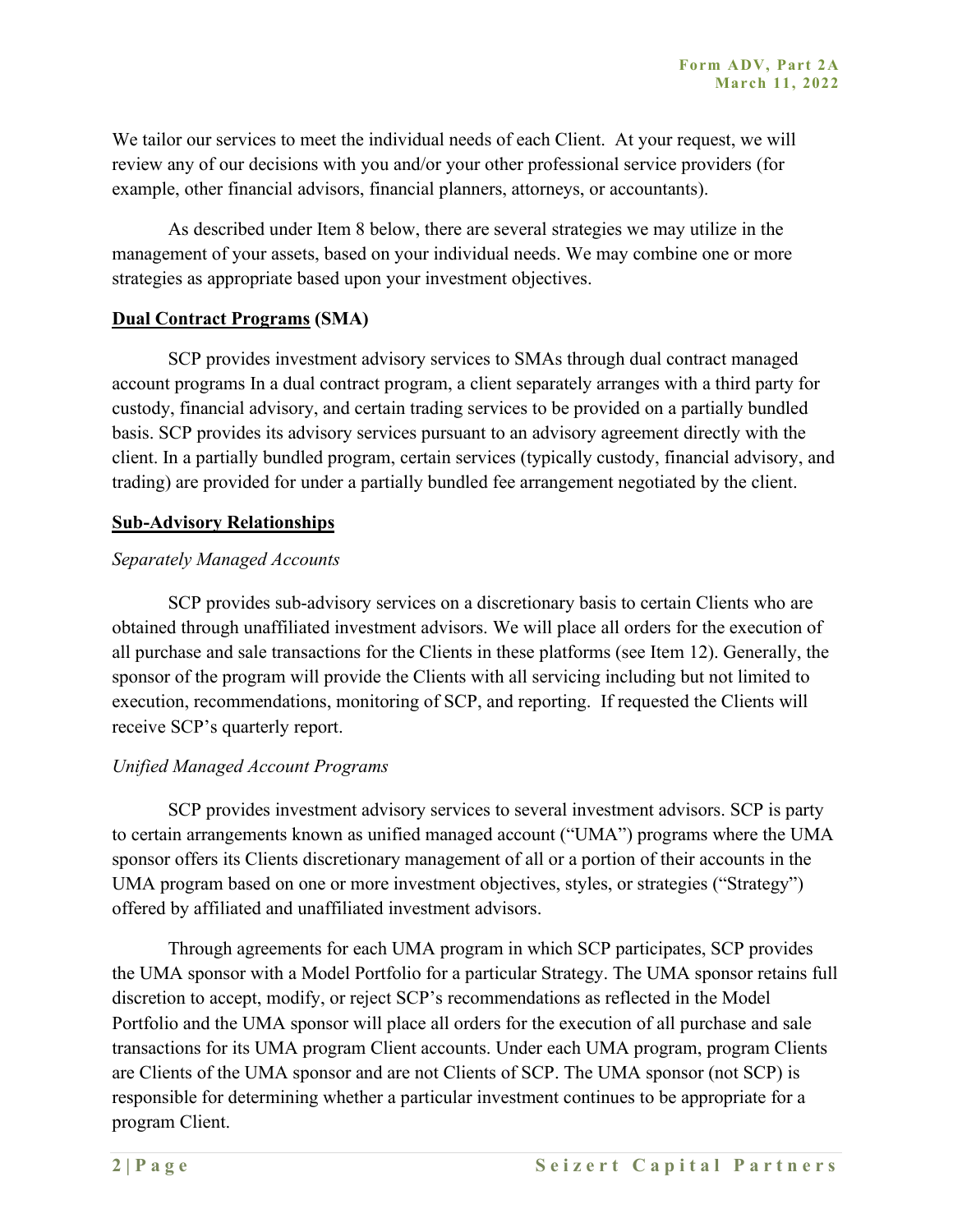#### **Collective Investment Trusts (CIT)**

Collective investment trusts are a bank-administered trust in which the bank acts as the trustee and a fiduciary for the CIT and holds legal title to the trust assets. SCP is retained by the trustee to manage the assets in the CIT. SCP is the investment adviser to a CIT, the Large Cap Value CIT. SCP provides discretionary investment management to the CIT. CITs are available only to qualified retirement plans, such as 401(k) plans and governmental plans. SCP has the ability to manage other strategies as a Collective Investment Trust.

#### **Assets under Management**

As of December 31, 2021, Seizert Capital Partners had an aggregate \$2.3 billion in assets under management and advisement. Discretionary assets under management represented \$2.3 billion and advisory-only assets represented \$28 million.

## **ITEM 5: FEES AND COMPENSATION**

#### **Direct Compensation**

Our fee schedules vary by the type of Client to whom we provide our services.

#### **High Net-Worth Portfolio Management Services**

Our annual management fee for separately managed accounts for High Net Worth clients range from 0.25% – 0.75% on assets under management. SCP's advisory fees are negotiable and are determined according to a number of factors including but not limited to, account size, the number of accounts, investment strategy, and overall relationship. We do not impose a minimum annual fee.

#### *Fee Payment:*

You agree to pay our fees as specified in the advisory agreement we have with you which may be:

- On either a monthly or quarterly basis
- In advance or arrears of the service
- Through direct debiting of the fee from your custodial account, by check or ACH deposit.

For accounts opened or closed during a calendar month or calendar quarter, you will pay us fees for the number of days during the time period our services were provided. If you pay fees in advance of the service, we will refund unearned and pre-paid fees through the date of termination.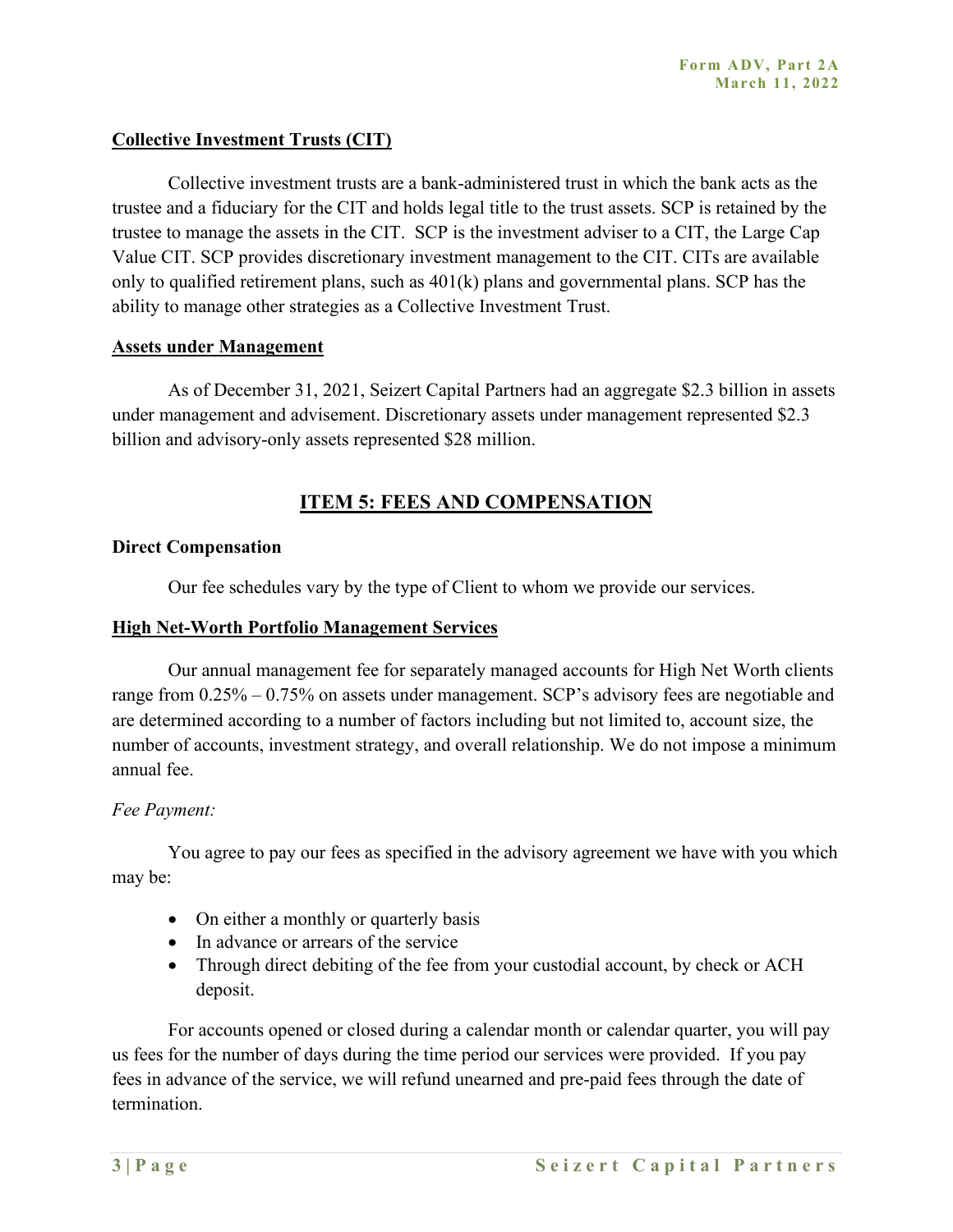Our preference is to charge advisory fees after the service was provided (in arrears). However, at your request we will bill our fees in advance, based on the inception value of the account and at the beginning of each calendar month or quarter.

Cash is considered a managed asset class and is included in your fee calculation. Clients should be aware that there are times, such as in low interest rate environments, when the fee that is charged on cash or cash equivalents can exceed money market yields. Dependent on the unique circumstances of a client, cash may be excluded from the fee calculation.

SCP does not bill on gross account market value if there is margin involved. The margin balance is deducted from the market value before the fee is applied.

#### Investments in Funds:

We occasionally recommend that a Client invest assets in shares of the CIT, which we advise. As a shareholder of the CIT your investment will be subject to advisory fees (and other expenses) paid by the CIT but ultimately charged to you in accordance with the disclosures for the CIT. If you invest in the CIT based upon our recommendation, we will not charge our standard advisory fee on those assets because you will pay fees in the CIT.

#### Direct debiting:

We prefer you authorize us to deduct the payment of our advisory fees directly from your account at your third party, independent and qualified custodian (bank, broker, or trust company).

When directly debiting our fees, we send your custodian a debit request for the fees due to us for the time period. We send you a statement that shows the fee, the assets on which the fee is based, and the amount of the fee payable for the time period (which is the amount we request from your custodian).

#### Pay by Check and ACH deposit:

We send you an actual invoice as described above under direct debiting. Payment is requested within 30 days of the date of the invoice.

#### Valuations for Fee Calculation and Performance Purposes:

You should receive, at least quarterly but generally monthly, a statement directly from your custodian. This report will identify all holdings in your account, all debits, and credits during the period. It is critical that you notify your custodian or SCP if you do not receive your statement directly from your custodian.

In addition, you may notice differences in the total value of your accounts as reported by SCP when compared to your custodial report values. This is often due to differences in the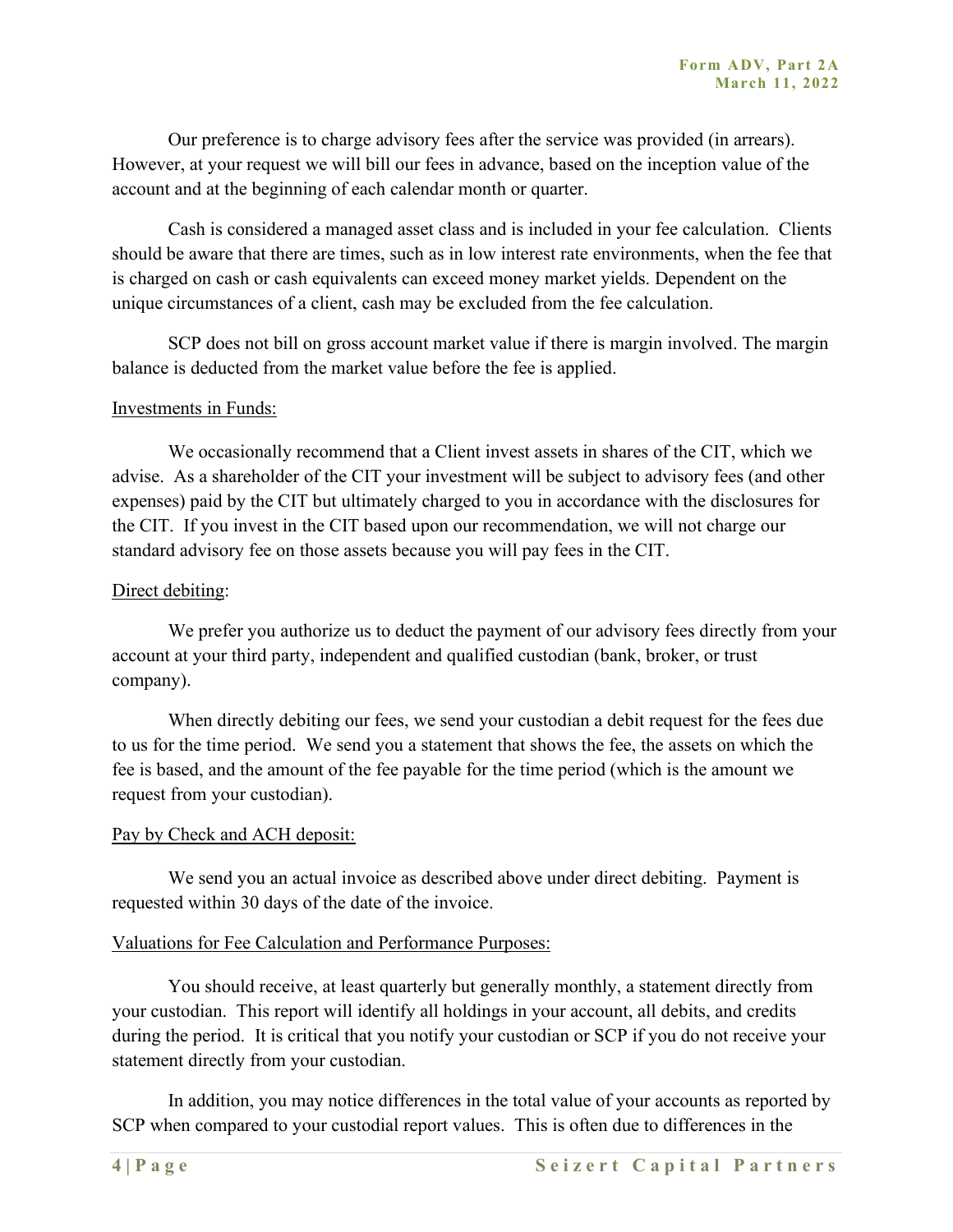receipt of dividends or other account related income and may include accrued interest due or payable. In addition, there may be pricing differences between the values reported by your custodian and those values we obtain through our pricing providers. We utilize, to the fullest extent possible, recognized, and independent pricing services and/or qualified custodians for timely valuation information.

For purposes of fee and performance calculations, we utilize our portfolio values and not your custodians unless you direct us otherwise in writing. However, your custodian is the official record-keeper for the capital gain and loss information you use for tax reporting. SCP's gain/loss reports are provided for your convenience and as a guide only.

#### Termination:

As stipulated in the agreement we have with you, either party may terminate the portfolio management agreement with 30-days written notice by one party to the other. Fees due and payable will be invoiced through the date of termination; pre-paid and unearned fees are promptly (within 30 days) refunded to you. Termination policies for Institutional Clients will vary by account.

#### **Institutional Clients**

For institutional Clients, fees are charged by strategy as indicated below. Fees are negotiable for each strategy based upon a number of factors, including but not limited to Account size, potential for future contributions, historical relationship, related accounts, reporting requirements, travel, and other variables and investment strategy selected.

| <b>Equity Strategy</b>                    | <b>Annual Fee Range</b> |
|-------------------------------------------|-------------------------|
| Core, Large Cap Value and<br>Concentrated | 45 to 65 basis points   |
| Mid Cap                                   | 50 to 75 basis points   |
| Small Cap Value                           | 85 basis points         |
| Micro Cap                                 | 95 basis points         |

Fee calculations, direct debiting, valuation, and termination provision are the same for Institutional Clients as for High Net-Worth Clients. Please see the disclosure above for those details. We do not impose minimum annual fees.

#### **Sub-Advisory Services Fees**

SCP does not maintain a standard fee schedule for services to unaffiliated investment advisors to which SCP provides models or where it manages accounts as a sub-advisor. Actual fees are individually negotiated and vary dependent on several factors such as the circumstances of the Model Portfolio Advisor, the size of the portfolios, the portfolio's asset allocation, or differing levels of servicing.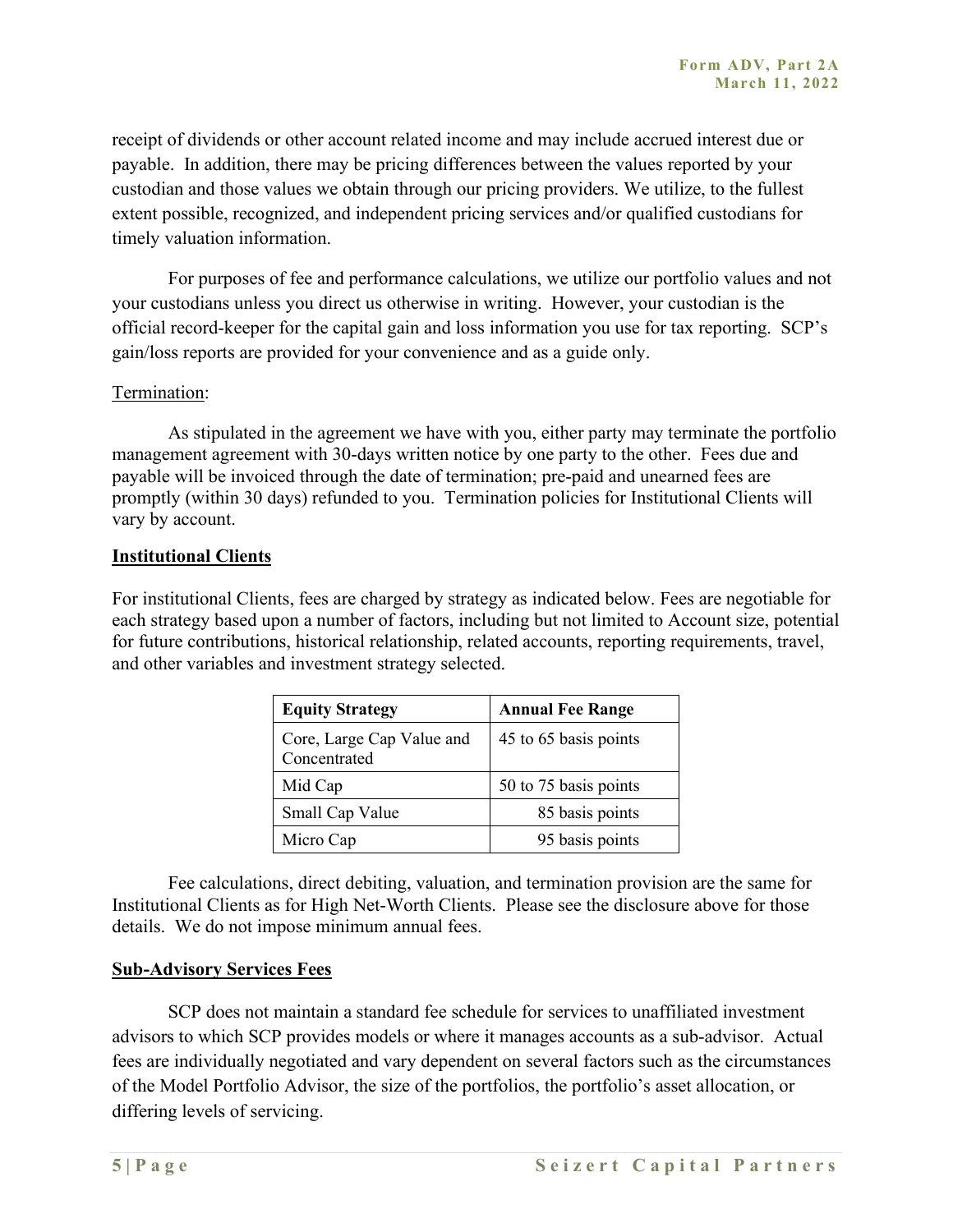#### **Collective Investment Trusts (CIT)**

SCP is paid a sub-advisory fee based upon the assets we manage for the Comerica Collective Funds. The fee is defined and paid to us as documented in the written sub-advisory agreement we have with Comerica Bank and Trust.

As a sub-advisor, SCP is paid an asset-based fee which may be higher or lower than the fees charged to non-CIT (Institutional Clients) as described above for the same strategy  $(45 - 65)$ basis points).

#### **General Information on Advisory Services and Fees**

Family & Friend Accounts: We provide employees, family members and friends the same services for no fee or for fees lower than those charged to Clients that are not related to the firm. These fees are not available to our general Clients.

#### Other Fees/Expenses:

*High-Net Worth and Institutional Clients* – the advisory fees you pay to us do not include the commissions or custodial fees you pay your third-party qualified custodian.

In addition, you pay other fees which include but are not limited to the following:

- Brokerage commissions charged by third parties (we do not participate, directly or indirectly in these commissions, except as disclosed in this Brochure – see Soft Dollar disclosures)
- Transaction fees, including mark-up or mark-downs on principal transactions for dealers who make a market in the securities we purchase or sell for your accounts.
- Advisory and administrative fees charged by mutual funds and ETFs held in your account, including money market funds, which are disclosed in each fund's prospectus.
- Custodial fees
- Deferred sales charges (if applicable)
- Odd-lot differentials
- Transfer fees
- Wire transfer and electronic fund fees, and
- Fees, including taxes on brokerage accounts and securities transactions.

#### **Indirect Compensation**

SCP receives indirect compensation in connection with the services we provide through soft dollars, gifts/gratuities and business entertainment. Where applicable, SCP utilizes research and research related products and other brokerage services on a soft dollar basis(see Item 12 Brokerage Practices).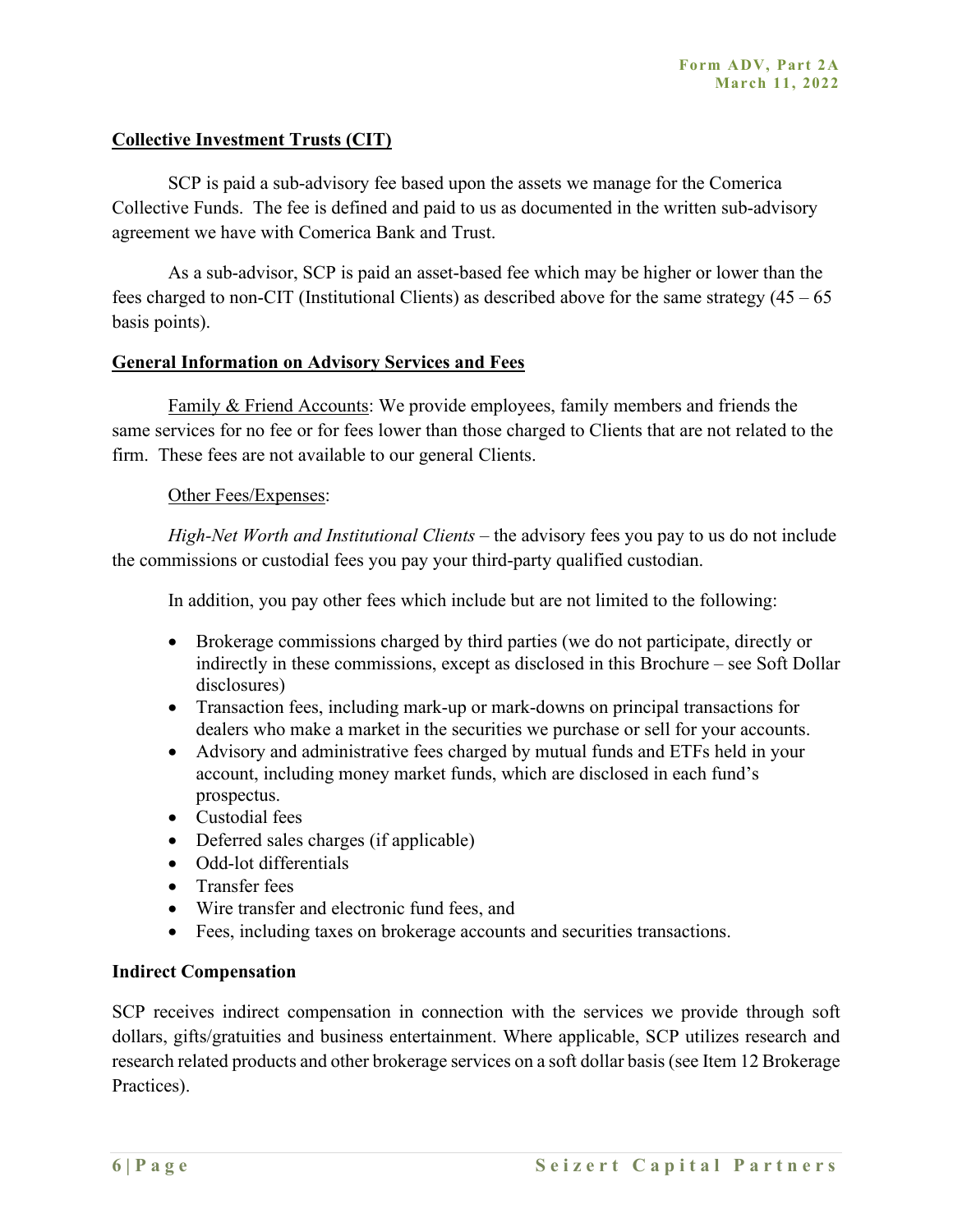SCP occasionally receives gifts or entertainment from persons with whom it does or seeks to do business, including consultants, or others. These gifts include non-monetary and promotional items (such as mugs or gifts baskets) or entertainment such as meals, sporting events or access to conferences. Additionally, SCP holds business and entertainment meetings for current Clients or prospective Clients, and occasionally sends flowers, or candy to Clients around life events (e.g., births, funerals) or holidays. Any acceptance of or giving of a gift by a SCP employee must be done in accordance with our Code of Ethics and Gifts and Entertainment Policy. For more information, please review Item 11- Code of Ethics, Participation or Interest in Client Transactions and Personal Trading.

We do not have any affiliated custodians or broker dealers.

## **ITEM 6: PERFORMANCE-BASED FEES AND SIDE-BY-SIDE MANAGEMENT**

Because SCP's portfolio managers provide services to other sub-advisory Clients, and separately managed accounts several conflicts arise:

- We manage Portfolios for whom we charge an asset-based and a performance-based fee. Performance based compensation arrangements entitle SCP to additional compensation based upon investment performance. Typically, our performance-based fees are based upon a specific level of performance in an account and include both realized and unrealized gains, losses. The prospect of receiving higher compensation through a performance fee rather than from an account with traditional, asset-based fee structures creates a conflict of interest for SCP, because differences in the fee arrangements provide SCP with an incentive to favor an individual account with a performance fee over other accounts when, for example, placing securities transactions that SCP believes could result in more favorable performance.
- It is also possible that real, potential, or apparent conflicts of interest arise when a portfolio manager has day-to-day investment responsibilities with respect to more than one of our types of Clients (i.e., separate accounts, or sub-advisory services). For example, a portfolio manager may have conflicts of interest in allocating management time and resources among the different Clients he advises.
- In addition, each type of our Clients have investment objectives, strategies, time horizons, tax considerations, and risk profiles that differ from one another. The portfolio managers may make investment decisions for each type of Client, based on factors such as investment objectives, policies, practices, benchmarks, cash flows, tax implications, and other relevant investment considerations applicable to that particular Client. Consequently, the portfolio managers may purchase or sell securities, including those issued in initial public offerings ("IPOs"), for one Client or type of Client and not another Client or type of Client, and the performance of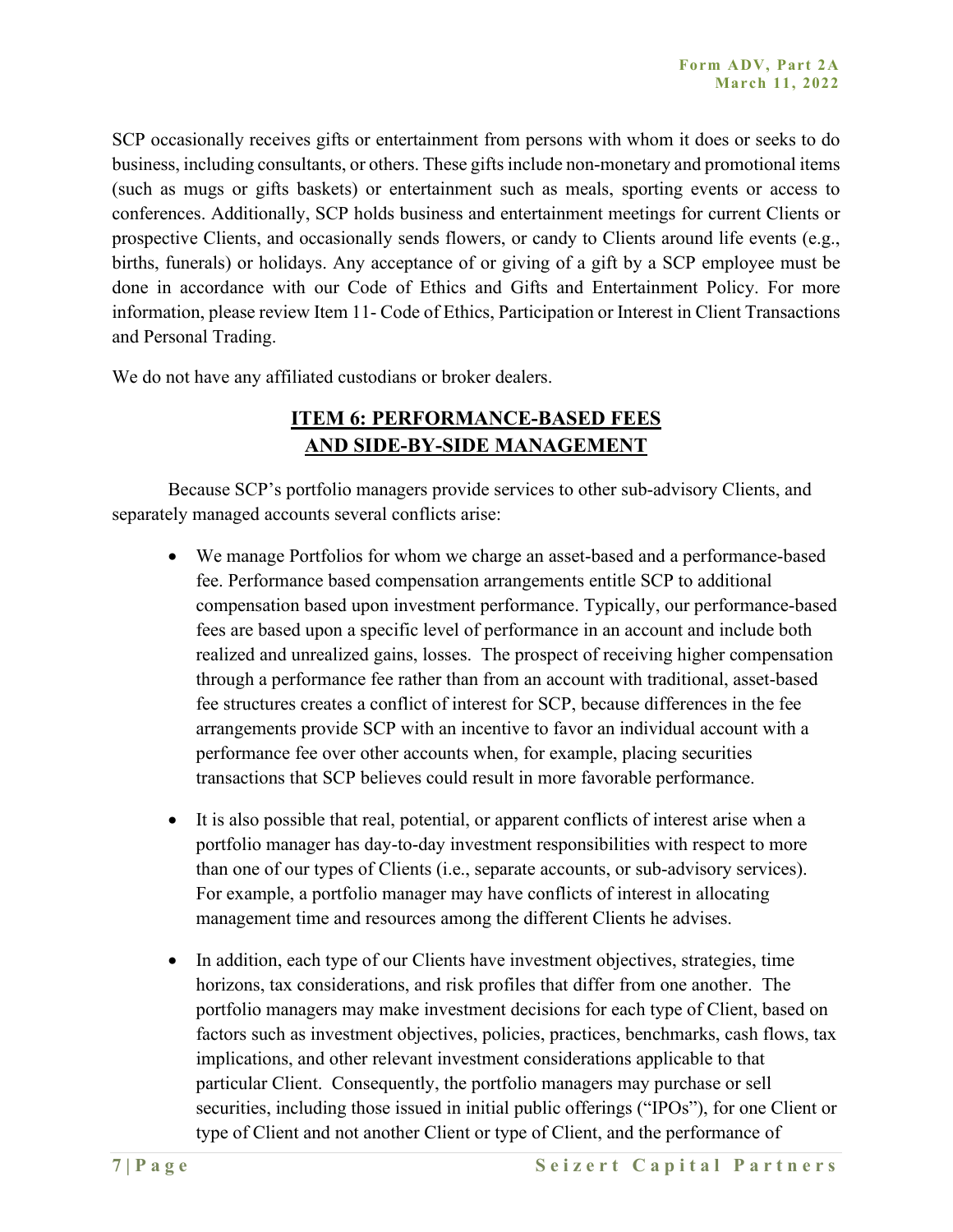securities purchased for one Client or type of Client varies from the performance of securities purchased for other Clients or types of Clients.

We have adopted and implemented policies and procedures, including those for trade rotation and trade allocation, which are designed to treat Clients fairly and equitably over time. Please see Item 12 (Brokerage Practice) for more information. In addition, we monitor a variety of areas, including compliance with Client guidelines, the allocation of IPOs, and compliance with the firm's Code of Ethics. Although SCP does not track the time a portfolio manager spends on a single account, SCP does periodically assess whether a portfolio manager has adequate time and resources to effectively manage his various Client mandates.

Allocations of IPO's or other limited securities reflect numerous factors based upon the portfolio manager's good faith assessment of the best use of such limited opportunities relative to the objectives, limitations and requirements of the Client and applying numerous factors. We seek to treat all Clients reasonably considering all factors relevant to managing a particular account, and in some cases, it is possible that the application of certain factors will result in allocations in which some accounts receive an allocation when other accounts do not. Nonproportional allocation may occur more frequently in fixed income portfolio management than active equity portfolio management. The application of factors relevant to managing a Client account may result in allocations in which some SCP Client accounts receive an allocation or opportunity not allocated to other SCP Client accounts. Allocations are based on numerous factors and are not always pro rata based on assets managed.

In making allocation-related decisions, our portfolio managers consider a number of factors, including cash availability and liquidity considerations, account investment horizons, investment objectives and guidelines; Client-specific investment guidelines and restrictions; suitability requirements and the nature of investment opportunity; account turnover guidelines; different levels of investment for different strategies; tax sensitivity of accounts; relative sizes and expected future sizes of applicable accounts; availability of other appropriate investment opportunities; and minimum denomination, minimum increments, de minimis threshold and round lot considerations.

SCP portfolio managers also consider suitability in making allocation decisions, including the investment guidelines of a particular account; concentration of positions in a Client account; the appropriateness of a security for the benchmark and benchmark sensitivity of an account; an account's risk tolerance, risk parameters and strategy allocations; considerations relating to hedging a position in a pair trade; and considerations related to giving a subset of an account's exposure to a particular industry.

## **ITEM 7: TYPES OF CLIENTS**

As generally described in Item 5 above, we provide our discretionary portfolio management services to the following types of Clients: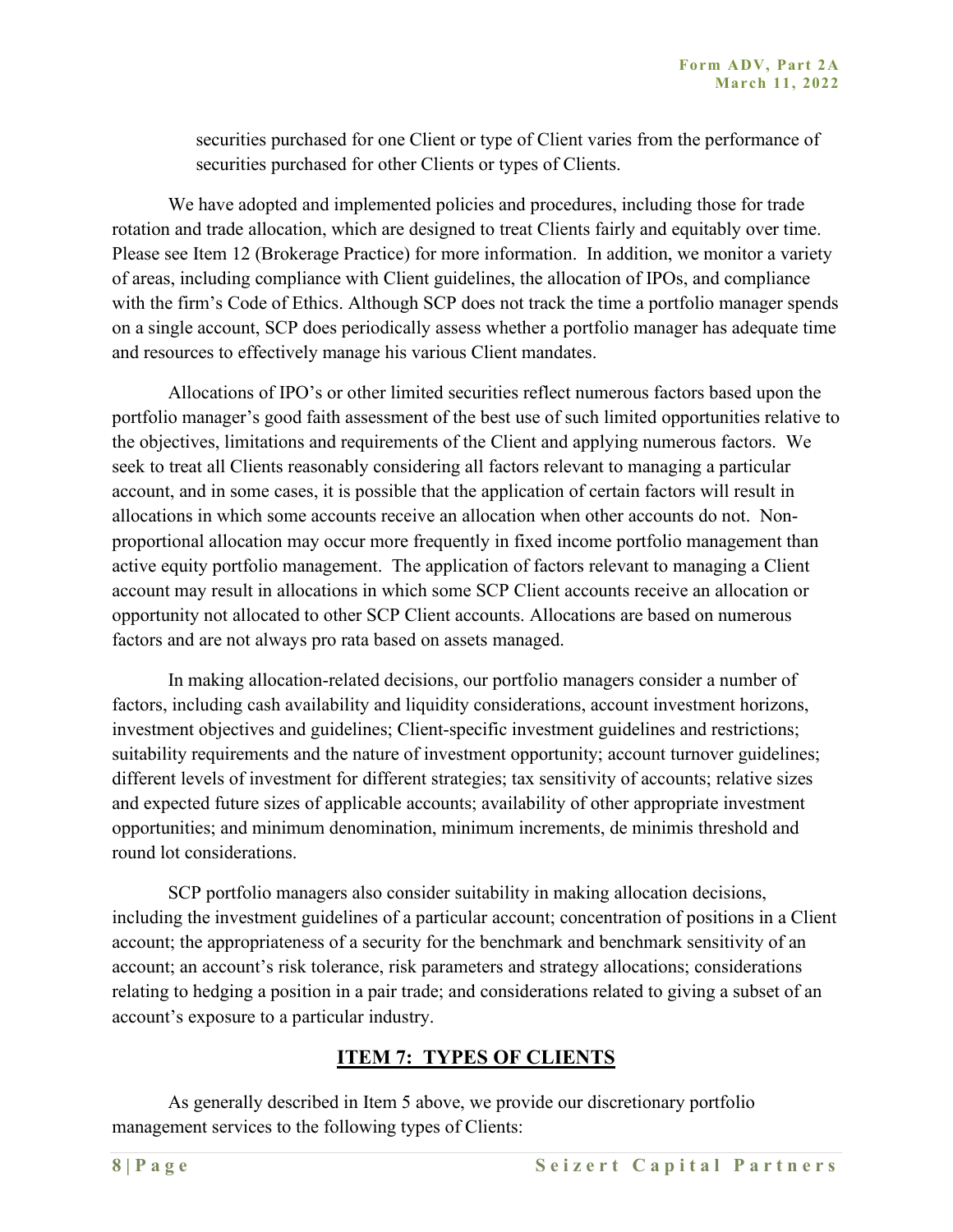- Individuals (other than High Net Worth)
- High Net-Worth Individuals
- Institutional Clients, including
	- o Corporate pension and profit-sharing plans
	- o Charitable organizations
	- o Corporations
	- o State or municipal governmental entities
- Collective investment trusts
- Other registered investment advisers

## **ITEM 8: METHODS OF ANALYSIS, INVESTMENT STRATEGIES AND RISK OF LOSS**

#### **Methods of Analysis**

SCP believes that misunderstandings around short-term market fluctuations create investment opportunities in which a company's stock price falls below its fair value. This dislocation creates a margin of safety for an investment.

SCP's disciplined process relies on quantitative and fundamental analysis to help identify what we believe are the most attractive opportunities. SCP utilizes a multi-factor process based on three persistent market anomalies/factors (Valuation, Quality, and Market Reaction) to rank a universe of stocks based on bottom-up fundamental attributes. The outcome is a list of stocks that are attractive on a relative basis within each sector. This gives SCP's Portfolio Managers the opportunity to narrow the field of candidates without excluding any companies from consideration.

#### Quantitative and Fundamental Process

#### **Identify**

To identify opportunities, we rank the investment universe to generate a list of stocks that are attractive on a relative basis within each sector.

The universe is ranked by three specific factors:

- Valuation
- Quality
- Market Reaction

#### **Analyze**

Our investment team utilizes fundamental analysis to evaluate companies based on Valuation, Financial Strength and Management Behaviors:

- » Valuation
	- Scenario-Based Analysis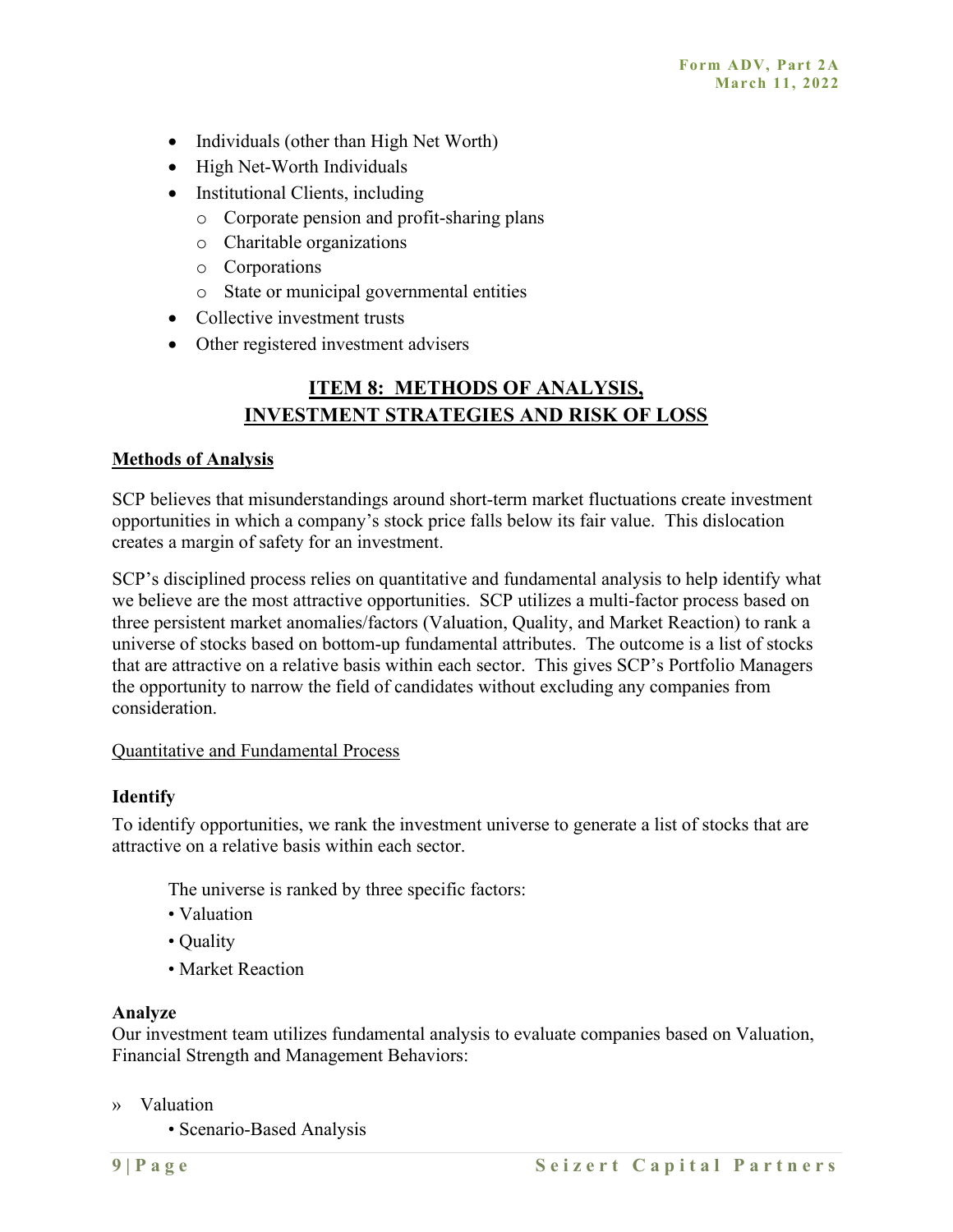- Margin of Safety
- Relative and Absolute Valuation
- » Financial Strength
	- Free Cash Flow
	- Economic Returns
	- Balance Sheet Strength
	- Business Sustainability
- » Management Behaviors

History of shareholder friendly capital allocation practices with respect to:

- Share Repurchases
- Dividend Policy
- M&A Activity
- Stable Accounting Practices

#### **Build**

Portfolio Managers establish probability-weighted price targets to help guide decision-making and build concentrated portfolios with the best-perceived risk/reward opportunities. Probability weighted price targets are reviewed when material financial information is received. Price targets are established using three scenarios:

Probability-Weighted Price Targets

- Optimistic scenario produces a high target
- Base case scenario produces a base target
- Pessimistic scenario produces a low target

The targets are used to:

- Guide entry and exit of positions
- Manage position sizes within the portfolio

#### Quantitative Process

#### **Consistent Superfactor Exposure Relative To The Benchmark**

SCP utilizes a report providing a ranked list of companies within each sector that provides a consistent set of metrics of how the companies score over time. These Superfactors help identify companies that we believe have cheap valuation, are high quality and have strong market reaction. The Superfactors are included in the Total Points algorithm.

Components of Superfactors used for the Total Points algorithm include, but are not limited to:

Valuation:

• Free cash flow yield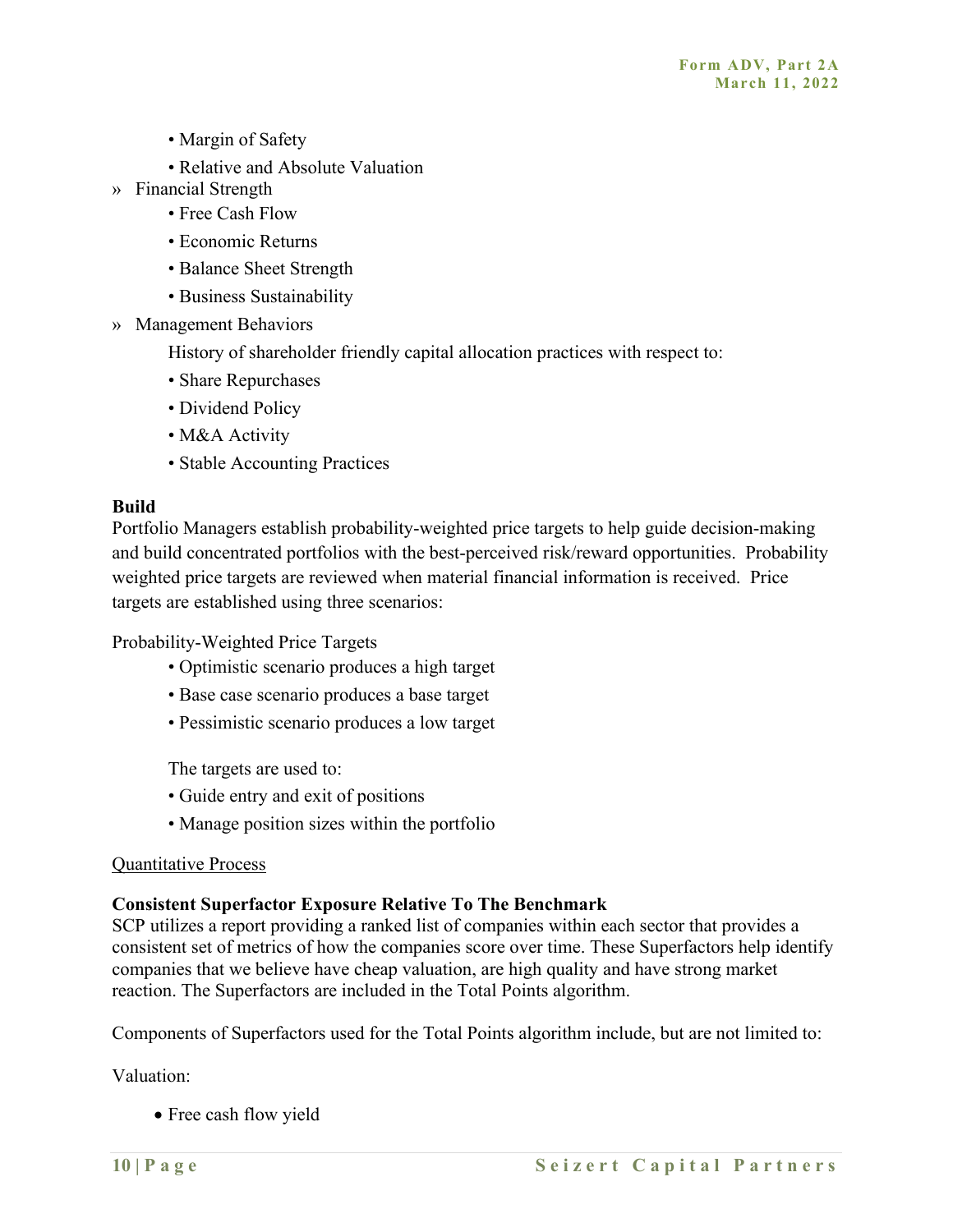- Earnings yield
- Book to market
- Sales yield

Quality:

- Economic returns
- Balance sheet strength
- Earnings quality & consistency
- Capital allocation history

Market Reaction:

- Estimate Revisions
- Relative Strength
- Stock Price Trend

## **Flag Frameworks: Reward Companies' Strengths and Penalize Companies' Weaknesses**

Our quantitative investment process additionally evaluates each company's strengths, liquidity, and weaknesses through the use of a flag frameworks.

Components of our Flags Frameworks used for the Total Points algorithm include, but are not limited to:

#### **» Risk Flags**

- Unsustainable Earnings
- Unsustainable Cash Flows
- Insider Selling on Price Weakness

#### **» Liquidity Flags**

- Median Daily Dollar Volume
- Bid-Ask Spread
- Shareholder Composition
- Free Float Percentage
- ETF Ownership
- Index Membership
- Option Availability

#### **» Positive Flags**

- Insider Buying
- Insider Ownership
- Compounder of Capital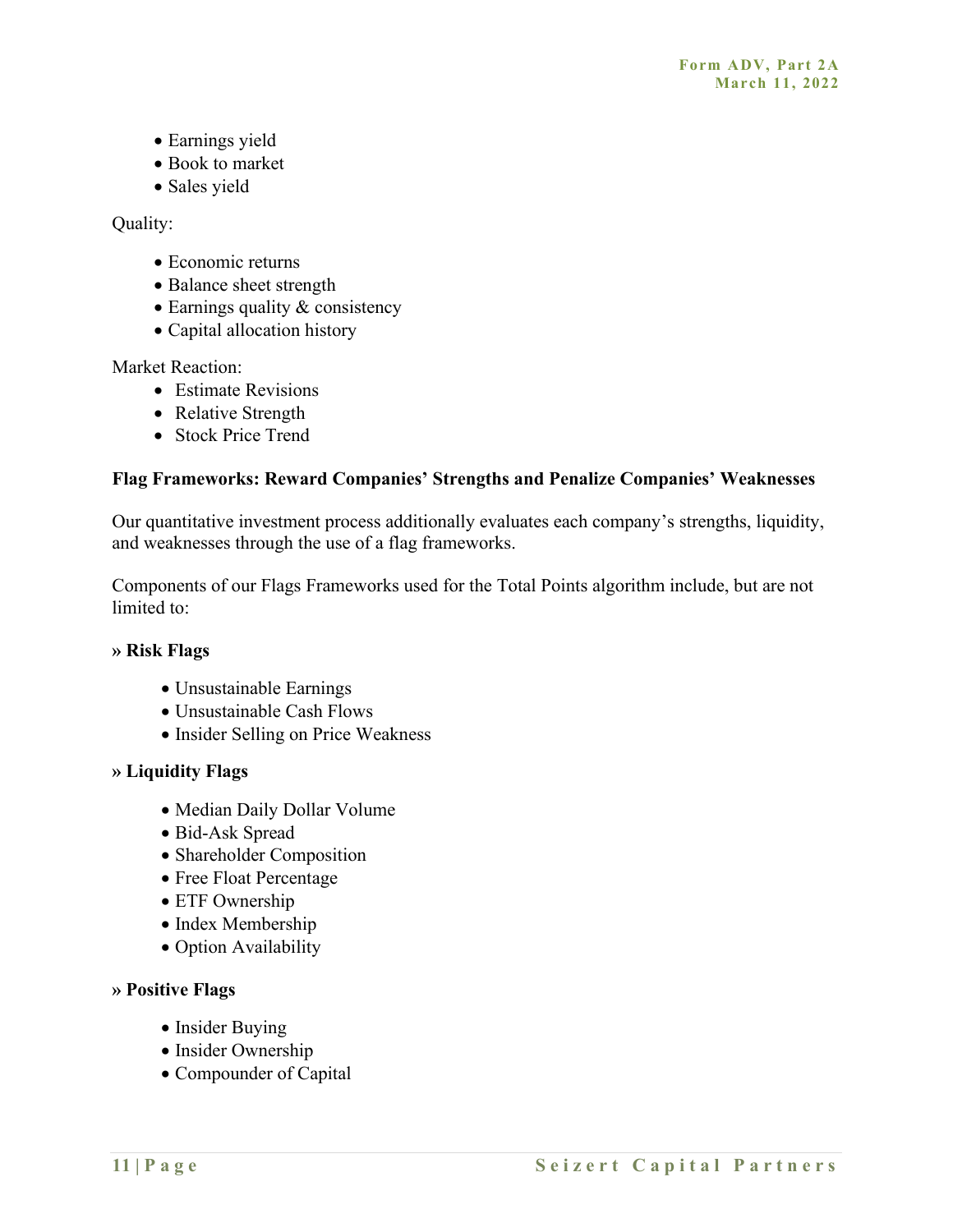SCP's disciplined process relies on quantitative analysis to help identify the most attractive opportunities. All stocks are scored based on our Total Points algorithm which determines portfolio construction.

We attempt to build concentrated portfolios with high active share and are not managing to risk statistics such as tracking error. The quantitative portfolios utilize a Total Points algorithm for stock selection and weighting based on quantitative inputs that are largely outlined in the sections above.

#### All Strategies

By adhering to our investment process, we seek to ensure that all holdings are reviewed and that portfolios are constructed with appropriate weights.

Sources of information: Our investment team uses several sources of information when analyzing securities and making portfolio recommendations. These sources include:

- Annual reports
- SEC filings
- Company press releases, and
- Research materials provided by broker dealers (soft dollar research and brokerage services as described below in this Brochure; such services may be proprietary to the broker providing the services or third-party research offered by the broker)

We offer our Clients the opportunity to invest in one or more of our strategies as indicated below. Of course, the strategies may be customized to meet your specific needs, goals, or objectives. This could include a combination of our strategies.

#### **Investment Strategies- Quantitative and Fundamental**

The following strategies are offered to all Clients (High Net Worth, Institutional, and Sub-Advisory Relationships):

**Core**: The Core strategy is a dynamic allocation of large value, large growth, mid value, mid growth, small value, and small growth driven by our bottom-up selection process. Companies with market capitalizations over \$1 billion are combined to provide a well-diversified portfolio of 30 to 55 holdings.

**Large Cap Value**: The Large Cap Value strategy focuses on companies with market capitalizations within the range of the Russell 1000 Value Index. The companies are combined to provide a well-diversified portfolio of 30 to 55 holdings.

**Mid Cap**: The Mid Cap strategy focuses on companies with market capitalizations within the range of the Russell Midcap Index. These companies are combined to provide a relatively concentrated portfolio of 20 to 30 holdings.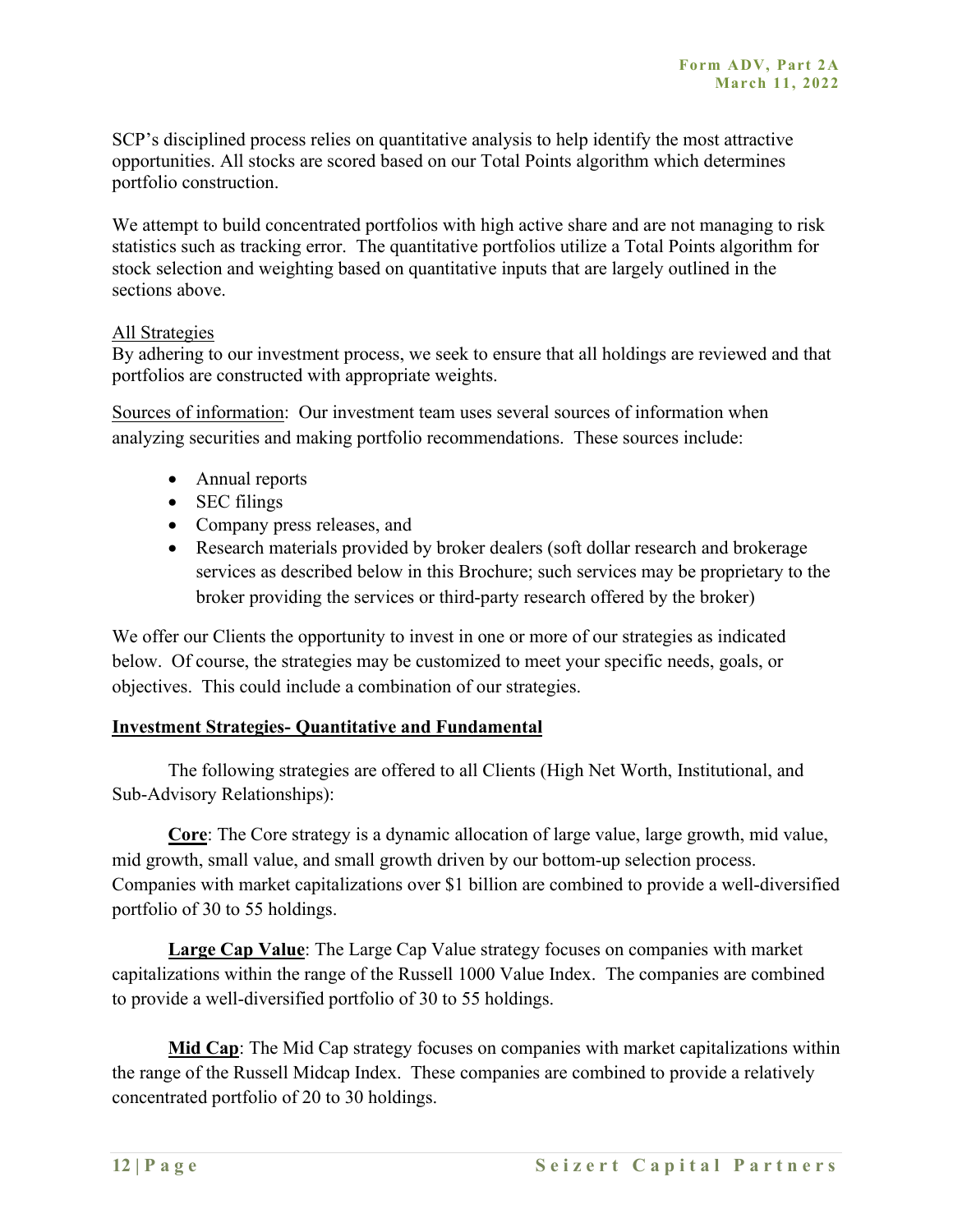**Concentrated**: The Concentrated strategy represents our "best" ideas and focuses on companies with market capitalizations over \$1 billion. These companies are combined to provide a relatively concentrated portfolio of 20 to 30 holdings.

#### **Investment Strategies- Quantitative**

**Small Cap Value**: The Small Cap Value strategy focuses on companies with market capitalizations within the range of the Russell 2000 Index. These companies are combined to provide a concentrated portfolio of 40 to 80 holdings.

**Micro Cap**: The Micro Cap strategy focuses on companies with market capitalizations within the range of the Russell Microcap Index. These companies are combined to provide a concentrated portfolio of 40 to 80 holdings.

#### **Risk of Loss**

Investing in securities involves risk of loss that you should be prepared to bear. There can be no assurance that any strategy or style can meet your specific objectives. We also provide what we believe are the primary risks for you to review as listed below.

Market Risk: The value of individual securities may decline in response to news and general economic conditions of domestic and international markets. Markets can also experience a decline in liquidity which can negatively affect security prices while increasing the difficulty to exit a position.

Security Selection Risk: Individual securities may decline in value due to negative news and fundamental developments specific to the issuer. The rationale for selecting the security either may not be correct, or the market may not recognize the value.

Sector/Industry Concentration Risk: Our strategies are concentrated and therefore a substantial portion of your assets are concentrated in specific securities, industries, or sectors. Typical asset allocation is not present, which means the account could experience a decline in value due to negative news and events specific to that sector or industry. There is higher risk with concentrated accounts.

Portfolio Concentration Risk: We manage portfolios that are concentrated in fewer positions than the overall market and the corresponding index/benchmark. Given that diversification is lower, the impact of loss from an individual security may be significant.

Liquidity Risk: The ability to purchase or sell large positions of small cap, micro, or mid cap securities, due to possible low trade volume, may take time (days or weeks). In addition, you may incur increased brokerage fees and taxes if invested in the micro or small cap strategies due to a higher volume of trades which can also affect your net performance.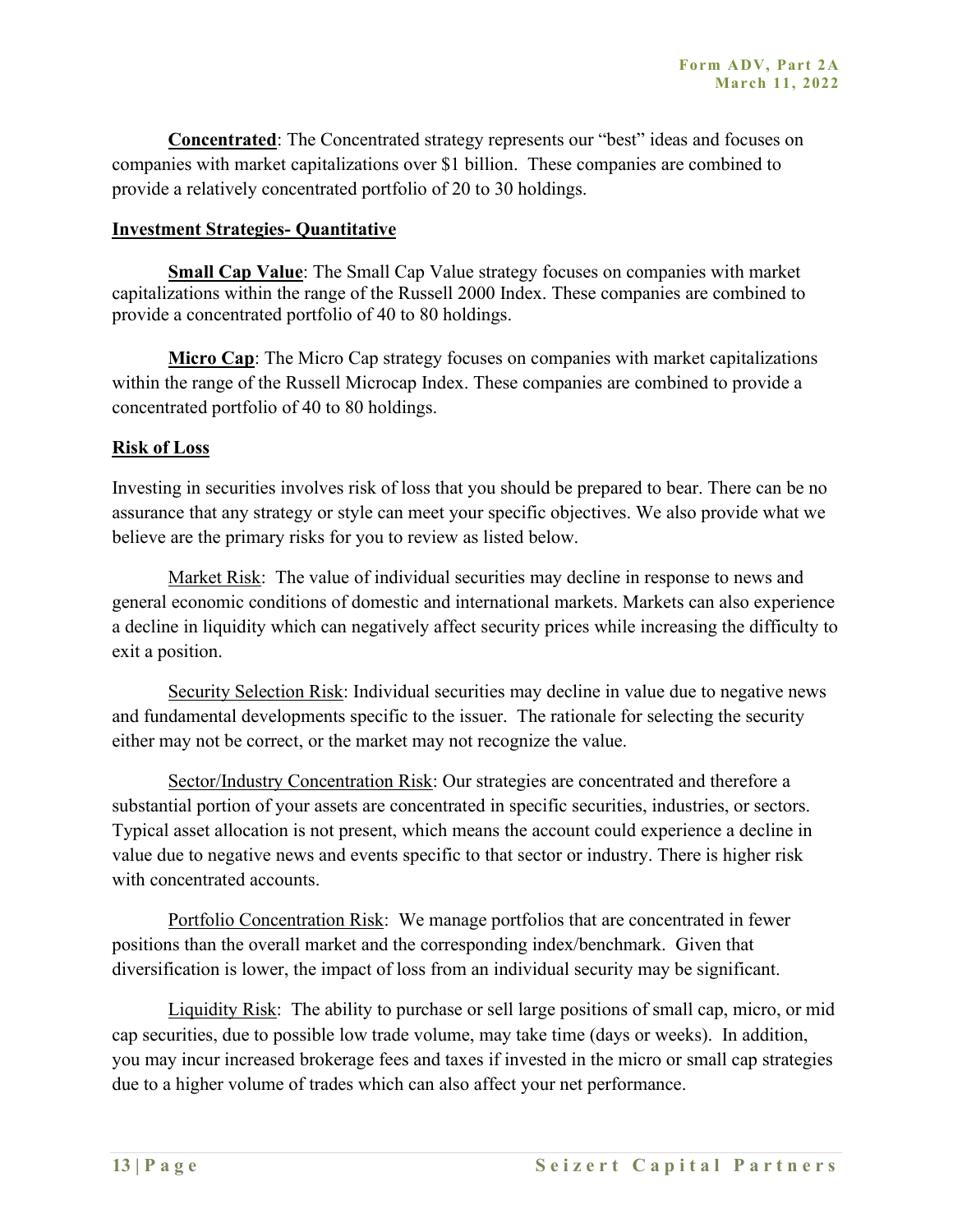Style Risk: The style of investing may be out of favor relative to other styles such as Value vs. Growth investing or small vs. large capitalization investing.

Foreign Securities Risk: Foreign securities may be subject to additional risks due to different economic and political environments, the degree of available information, different accounting and regulatory practices, and currency fluctuation impact. We typically use American Depository Receipts (ADRs) which are a type of security registration for foreign issuers to trade on U.S. exchanges. Trading on a foreign exchange or in ADRs on occasion will subject you to additional fees or taxes that are not normally charged when trading in U.S. securities on U.S. exchanges.

Margin / Leverage: When margin (borrowing of cash or securities based upon the portfolio value of your account) is used, there are additional costs. The use of margin causes the account to pay a fee for the "loan value" received on the margin amount used. You pay this as a Client. In addition, margin uses the current (long) portfolio position as collateral for the loan; if the market should turn negative, we may be forced to sell positions to cover the margin ratio as dictated by law and the broker's agreement for margin; or, you may be required, in declining markets to contribute additional capital to cover margin collateral deficiencies. These costs and additional capital requirements, if applicable, may negatively affect the performance of your account.

Frequent trading: SCP's quantitative strategies involve frequent trading. This can affect investment performance, particularly through increased commissions and other transaction costs and taxes.

#### **Operational risk**

#### Cybersecurity:

While SCP and our service providers have established business continuity plans and employ a variety of protections designed to prevent or reduce damage from penetration by unauthorized persons and cybersecurity breaches there is the possibility that certain risks have not been adequately identified. In addition, we do not have the ability to control any cybersecurity plans or systems implemented by our service providers.

SCP and our clients could be negatively impacted as a result of a cybersecurity breach. Cybersecurity breaches may cause disruptions and impact SCP' business operations and can include the denial of service on websites, the unauthorized release of confidential information and the stealing or corrupting of data subjecting SCP to regulatory fines or financial losses; resulting in reputational damage.

Similar adverse consequences could result from cybersecurity breaches affecting our service providers and others in which SCP engages in transactions; other financial market operators,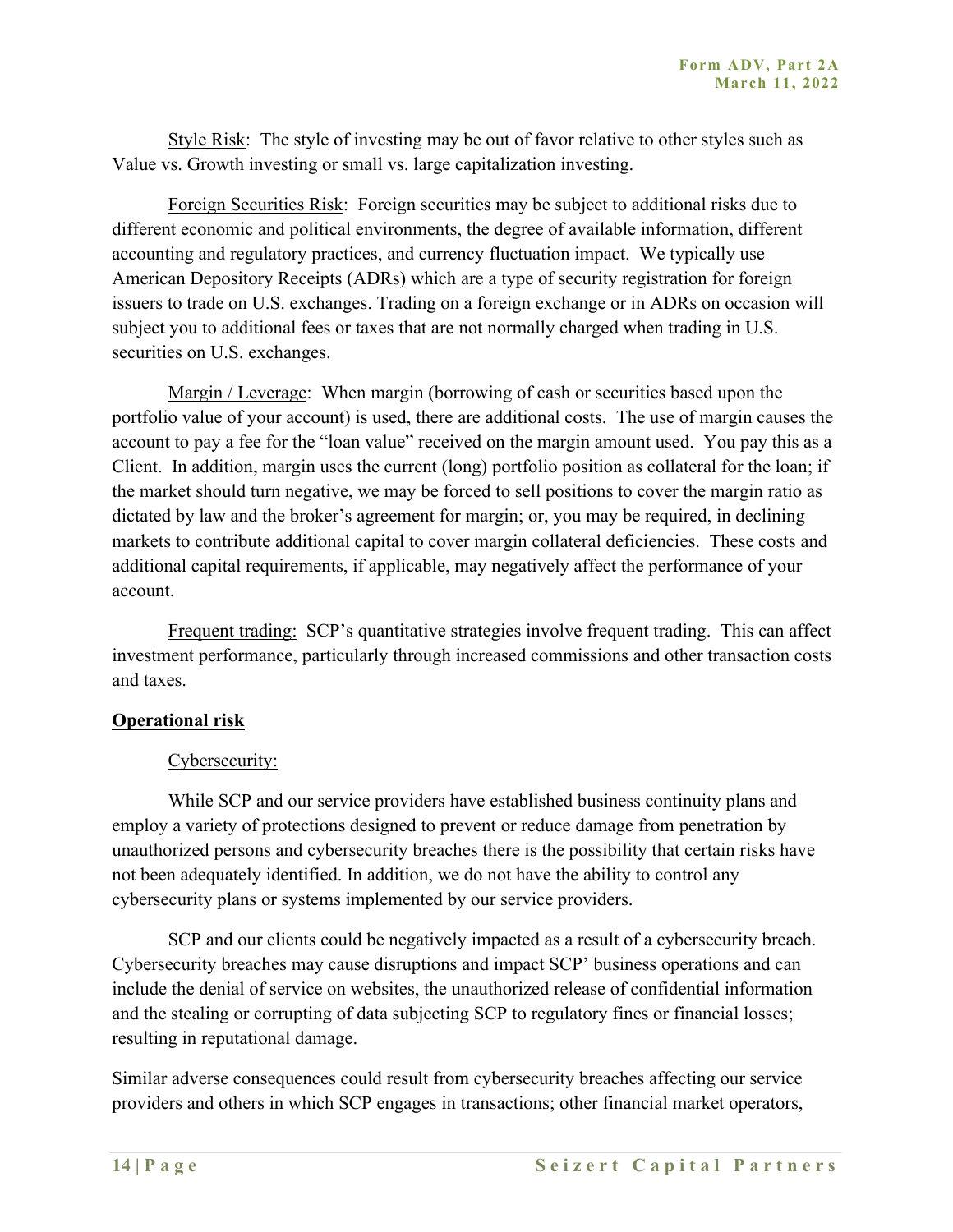banks, brokers- dealers, and other parties. In addition, substantial costs may be incurred by these entities in order to prevent any cybersecurity breaches in the future.

## **ITEM 9: DISCIPLINARY INFORMATION**

We do not have any disciplinary event to disclose to you under this item. SCP, as an entity or any of our officers or directors (management persons) have not been a party in any legal or disciplinary proceedings.

We would disclose this information if these items applied to us as this would be material to your evaluation of SCP and our principals.

Disclosure is required for:

- Criminal or civil actions
- Administrative procedures before the Securities and Exchange Commission (or any other foreign, federal, or state regulatory agency); or,
- Proceedings by a self-regulatory association.

## **ITEM 10: OTHER FINANCIAL INDUSTRY ACTIVITIES AND AFFILIATES**

Subject to our Code of Ethics as described in Item 11 below, our directors, officers and employees may buy or sell investments for their personal accounts that are also recommended to our clients or purchased for client accounts. All client accounts will be treated in a fair and equitable manner.

SCP's employees also serve on advisory or charitable boards as trustees or board members. These outside activities do not involve a substantial amount of the supervised person's time.

From time to time, some of our owners may buy, hold, or sell securities for themselves that are issued by clients. These securities are typically private securities and are not offered to clients. Investments in securities issued by a client create a conflict of interest because they provide our owner with a potential incentive to favor those client(s) over other clients, when, for example, placing trades, aggregating orders, allocating limited opportunity investments, as applicable, or negotiating fees. To mitigate the potential conflict, SCP has adopted aggregation and allocation polices, which are described in Item 12, "Brokerage Practices". In addition, we charge those clients the same or similar fee to our other clients (subject to other policies).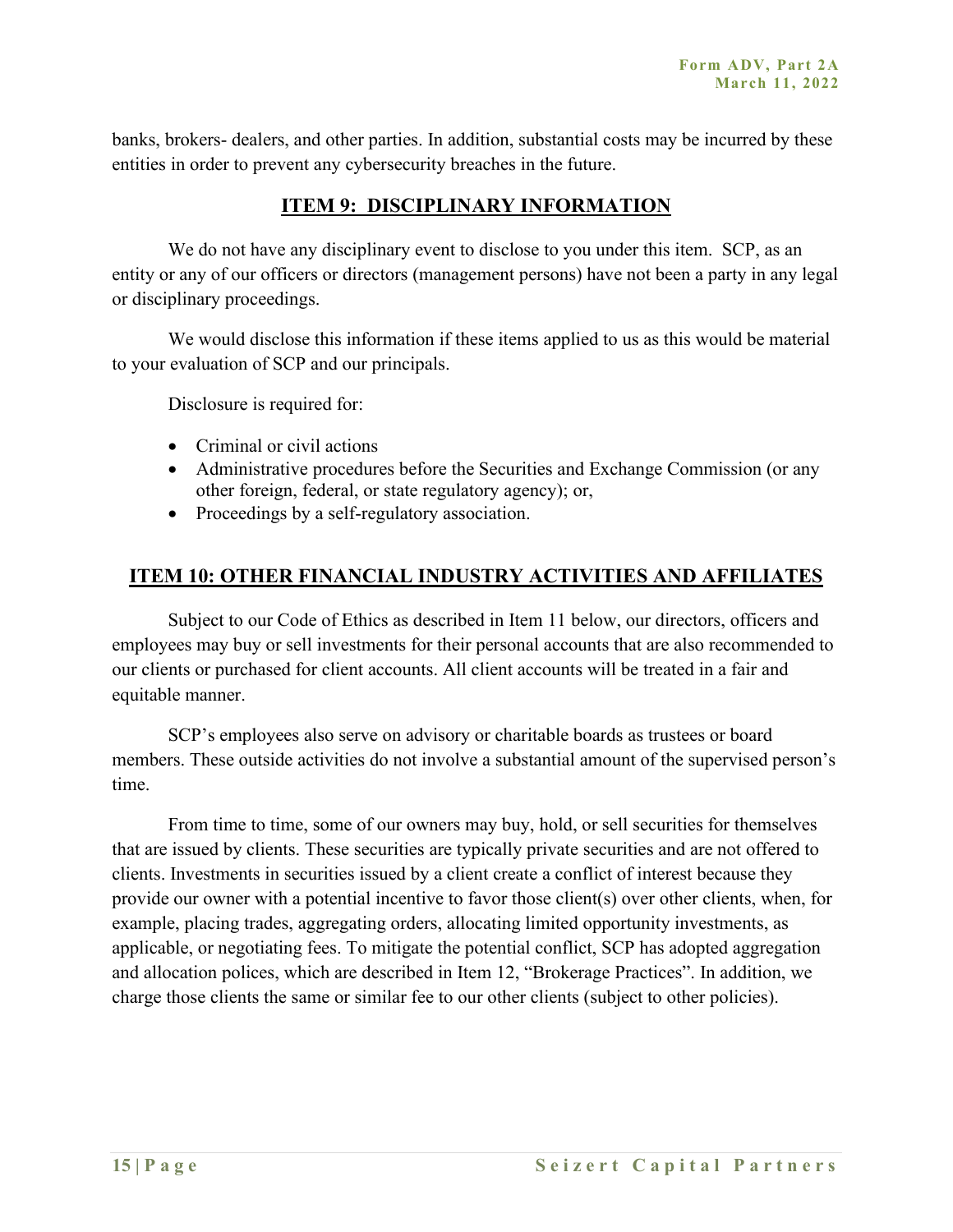## **ITEM 11: CODE OF ETHICS, PARTICIPATION OR INTEREST IN CLIENT TRANSACTIONS AND PERSONAL TRADING**

As a fiduciary to our Clients, we have adopted a Code of Ethics as required under the Investment Advisers Act of 1940 (Rule 204A-1).

Our procedures seek to identify and acknowledge:

- 1. The potential conflicts of interest that exist when we manage assets for you across our various strategies and allow our employees (personal, family or friends accounts) to transact in the same securities, and
- 2. The inherent conflicts across all areas of our business (data research, sales and marketing efforts, due diligence, etc.) that impact or affect our unbiased judgment in providing services to our Clients.

As a result, our Code, along with other policies, is designed to:

- Acknowledge the actual and potential conflicts that exist.
- Mitigate potential conflicts through policy, procedure, and data monitoring.
- Remind our employees of the high standard of care we expect as a fiduciary.
- Remind our employees of their personal obligation to comply with the Code and its requirements (including knowledge of penalties that we implement upon noncompliance)
- Specifically impose policies, procedures and disclosures related to:
	- o Personal Securities Transactions for each employee and members of their household and any "beneficially owned" account or asset (as that term is defined in the Code)
	- o A prohibition on the misuse of material, non-public information on the issuer of any security (or our own trading activity in securities)
	- o Restrictions on political contributions as mandated by the Advisers Act (pay-toplay restrictions related to governmental agencies and political candidates who appoint or sit on the boards of city, county, state, and federal governments)
	- o Limitations on gifts given or received.
	- o Pre-clearance requirements for certain securities transactions by an employee
	- o The filing of an initial holdings report with our Chief Compliance Officer upon hire and annually, thereafter (including members of the household and all beneficial ownership brokerage accounts)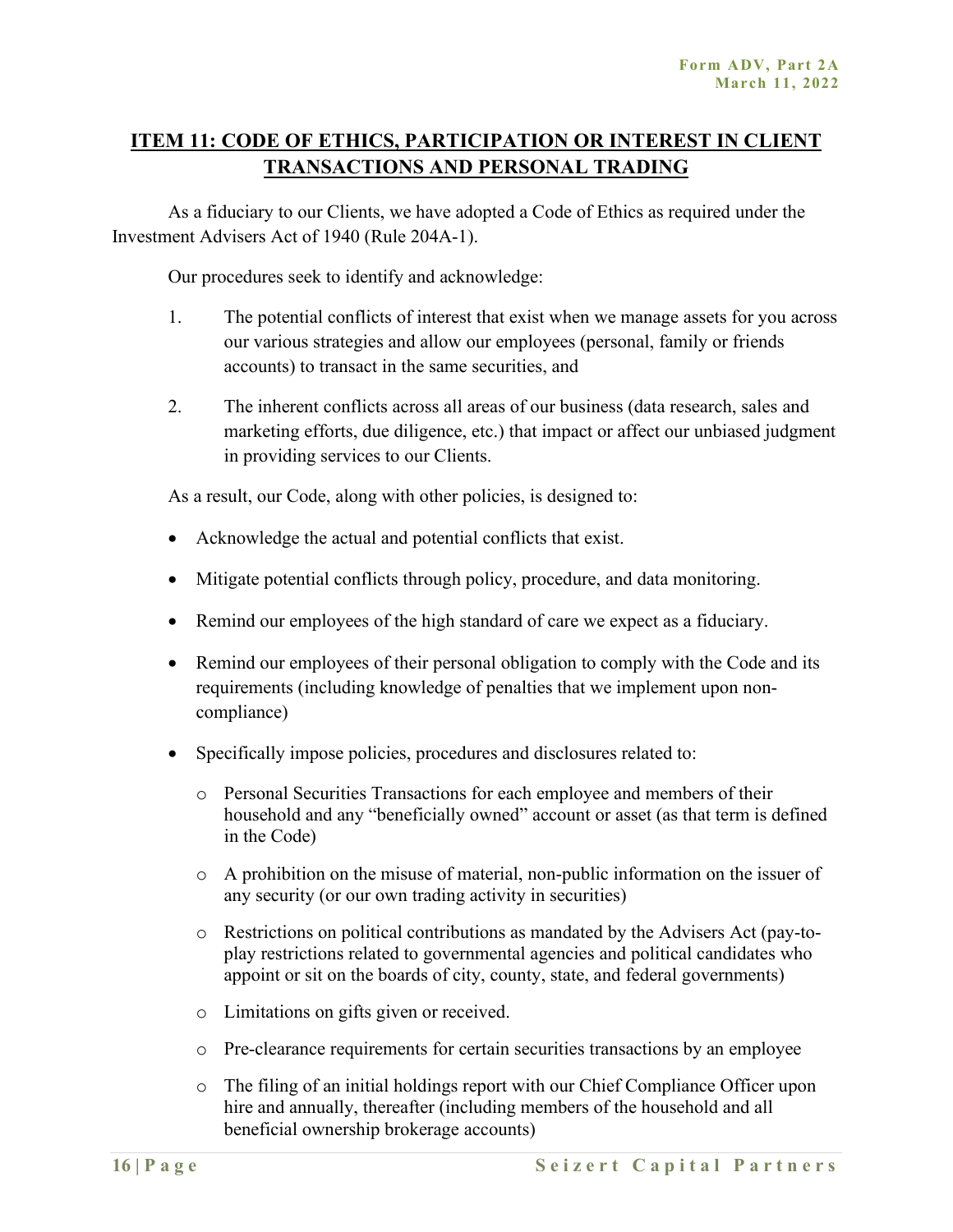- o The disclosure, on a quarterly basis, via data download or through duplicate confirmations and statements directly to our Chief Compliance Officer from the custodian of an employee's account(s)
- o Monitor all "reportable securities" as that term is defined in the Code.
- o The disclosure of, and approval of all outside business activity of any employee (prior to participation in the activity)

We will provide you with a copy of our Code upon request. You may request a copy by telephone from our Chief Compliance Officer, Cheryl A. Kotlarz, at 248.593.1500 or via email at ckotlarz@scpinv.com.

## **ITEM 12: BROKERAGE PRACTICES**

Typically, SCP has full discretionary authority over your account assets. As described in Item 4 above, we have investment discretionary authority.

In addition, we have brokerage discretionary authority. This means that we have the discretion to select the broker-dealer to use for your account transactions, including the negotiation of the price and the negotiation of commissions on a transaction-by-transaction basis unless directed by you to a specific broker-dealer.

As a result, we conduct ongoing due diligence on several brokers, dealers and prime brokers that have explicit expertise in equity securities. Our assessment creates an internal "approved" list of approximately 10-20 brokers-dealers that we utilize for your execution services. These brokers or dealers may include those firms who also provide custodial services to SCP's Clients.

#### **Selection or Recommendation of Brokers**

As a fiduciary, we are obligated to seek best execution for our Client transactions. While this term is widely used in financial services, "best execution" is not a defined term. Generally, best execution means obtaining the best possible combination of:

- Price
- Commission
- Service (confidentiality of our transaction)
- Ability to negotiate
- Reputation and expertise of the broker

As a result, we are not per se, under any duty or obligation to seek advance competitive bidding for the most favorable commission rate available for a particular transaction or to select any broker solely based on its purported or posted commission rates.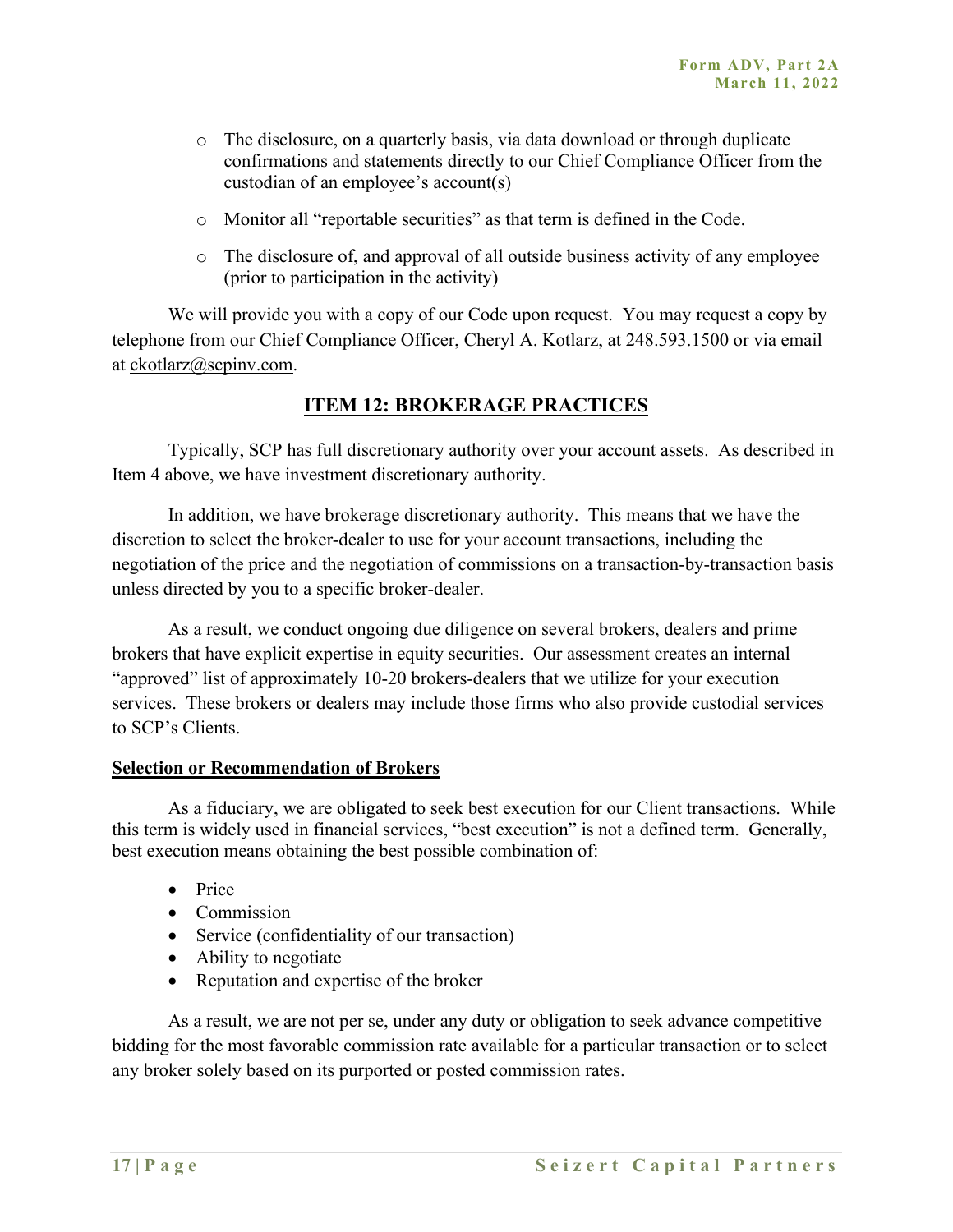We take reasonable steps to be aware of the current level of charges of eligible brokers and to minimize the transaction expenses incurred, to the extent consistent with the interests and policies of Clients.

Although we generally seek competitive commissions, we will not necessarily pay the lowest brokerage commissions. If a transaction involves specialized services on the part of a broker, you will incur a higher commission as a result.

In determining the ability of a broker or dealer to provide our Clients and us the best execution for securities transactions, we consider several factors, including (but not limited to) the following:

- Execution capabilities necessary to the transaction
- The importance of speed, efficiency, and confidentiality
- The broker's apparent familiarity with liquidity sources from which or to which particular securities may be purchased or sold
- The reputation and perceived soundness of the broker or dealer

We place trades for the purchase and sale of securities through a centralized trading desk. Our traders have the expertise and discretion to select brokers for each transaction we place on your behalf unless specifically directed otherwise. Brokers or dealers are selected on a trade-bytrade basis based upon their ability to provide best execution.

We evaluate and "recommend" through our use of the brokers approximately 10-20 brokers-dealers to our Clients. The approved broker list is subject to change by SCP at any time and for any reason.

#### **Soft Dollars**

SCP utilizes research and research related products and other brokerage services on a socalled soft dollar basis. Soft dollars mean that we use a portion of your commissions to pay for services we have determined are beneficial to us in the management of Client accounts.

However, the use of your commissions to pay for services is a potential conflict of interest between our economic interests and yours. This is because we derive the benefit without having to pay for the research product or service by check or cash. We have an incentive to select, use, or recommend these brokers to continue our receipt of these services.

To mitigate the potential conflicts present with the use of soft dollars, we have developed and implemented policies, procedures, and transaction monitoring. Monitoring is conducted on a formal basis at least quarterly. During each calendar quarter, we monitor a number of data points to look for exceptions to standard practices including commissions and execution prices.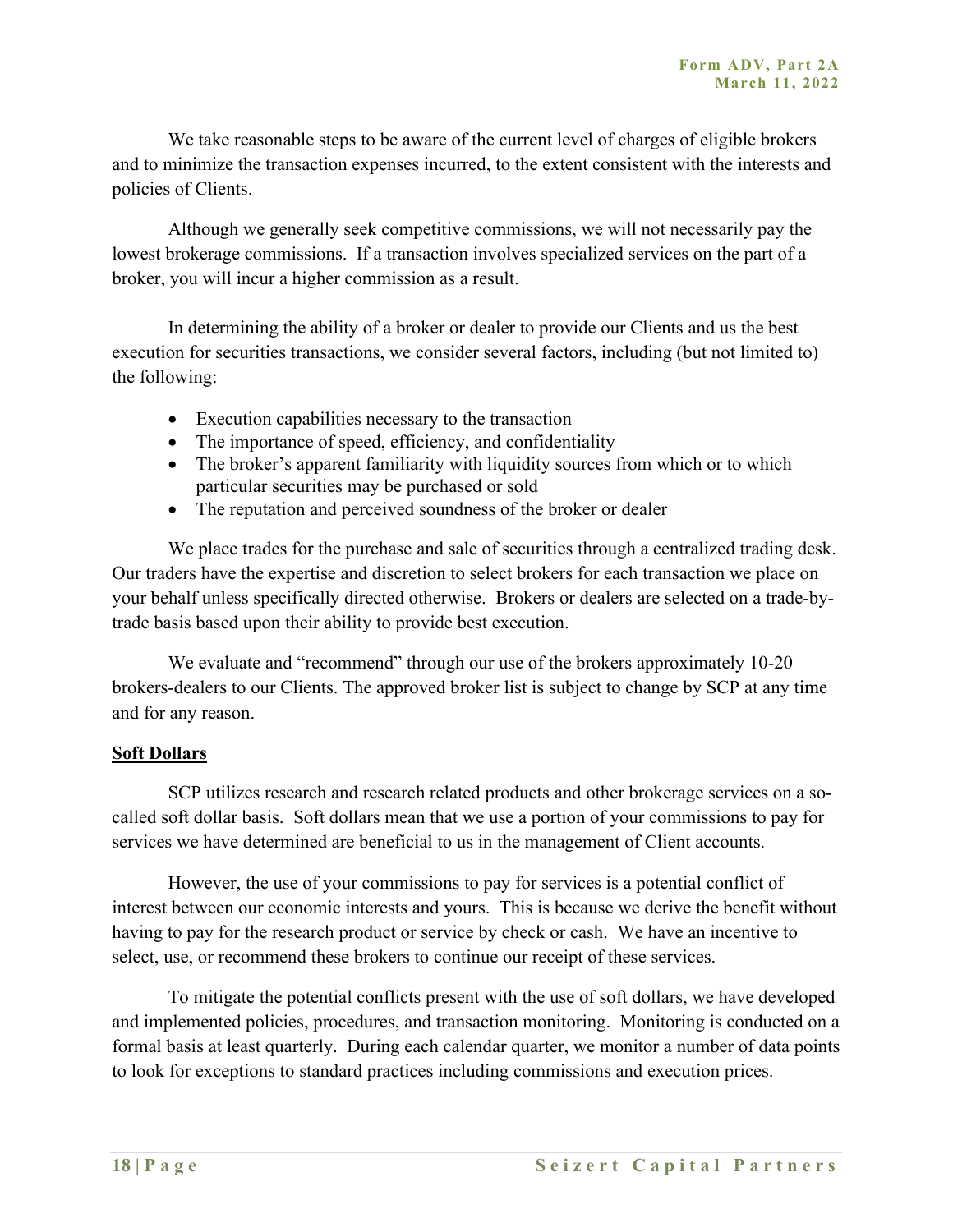The broker through either a verbal or an informal agreement provides research services. The broker provides either internal or third-party research or execution services. SCP has no written agreement or obligation to direct any portion of brokerage activity to a broker providing soft dollar services, however, if we do not meet the expected thresholds, we may not receive a continuation of the services.

Certain soft dollar brokers we use provide statistical and/or attribution services and may state explicitly, in advance, the amount of brokerage trading activity (commissions) they require per calendar year for us to continue to receive the services.

As a result, we monitor the value of the services provided by any broker coupled with our (and the broker's) obligation of achieving best execution for all transactions a broker places, including those instructed by SCP on your behalf. Written or formal agreements for soft dollar or execution services would undermine the objectivity we need when assessing and placing transactions for your account. As a result, the continuation of our receipt of products or services is dependent upon our continual use of those brokers, subject to our monitoring and assessment of best execution by those brokers.

Through our use of soft dollars, you may receive commission charges on transactions that are higher than a broker would charge that did not engage in a soft dollar relationship with us. We use soft dollar brokers only when we have determined that the commission charged by the brokers is reasonable in relation to our assessment of the value of the brokerage or research services we receive. We are not required to place or to attempt to place a specific dollar value on the brokerage or research services provided. At times, we may direct brokerage transactions to a specific broker-dealer in return for research. The research received may not be useful to all Clients who participated in the transactions. In those situations, we will review the execution by the broker-dealer to ensure that the brokerage commissions paid by those Clients who do not benefit from the research are reasonable.

All soft dollar brokerage or research services we receive comply with the soft dollar safe harbor under Section 28e of the Exchange Act, as amended. Should we utilize products or services that have a mixed use (research or non-research) they will be assessed on a good faith basis by SCP's internal professionals; with the non-research portion paid by SCP in hard dollars.

#### **Commission Sharing Arrangements**

Another form of soft dollars is commission sharing arrangements, or CSA. A CSA occurs where an executing broker will reserve a portion of our Client's transactions in an internally monitored account at the broker. Upon our explicit instruction (for example, the delivery of an invoice from SCP), the broker will pay the invoice and utilize the commission dollars in the CSA to do so. CSAs are agreed to by the broker and SCP with the understanding SCP will direct the broker to pay certain invoices for brokerage or research services pursuant to the section 28e safe harbor.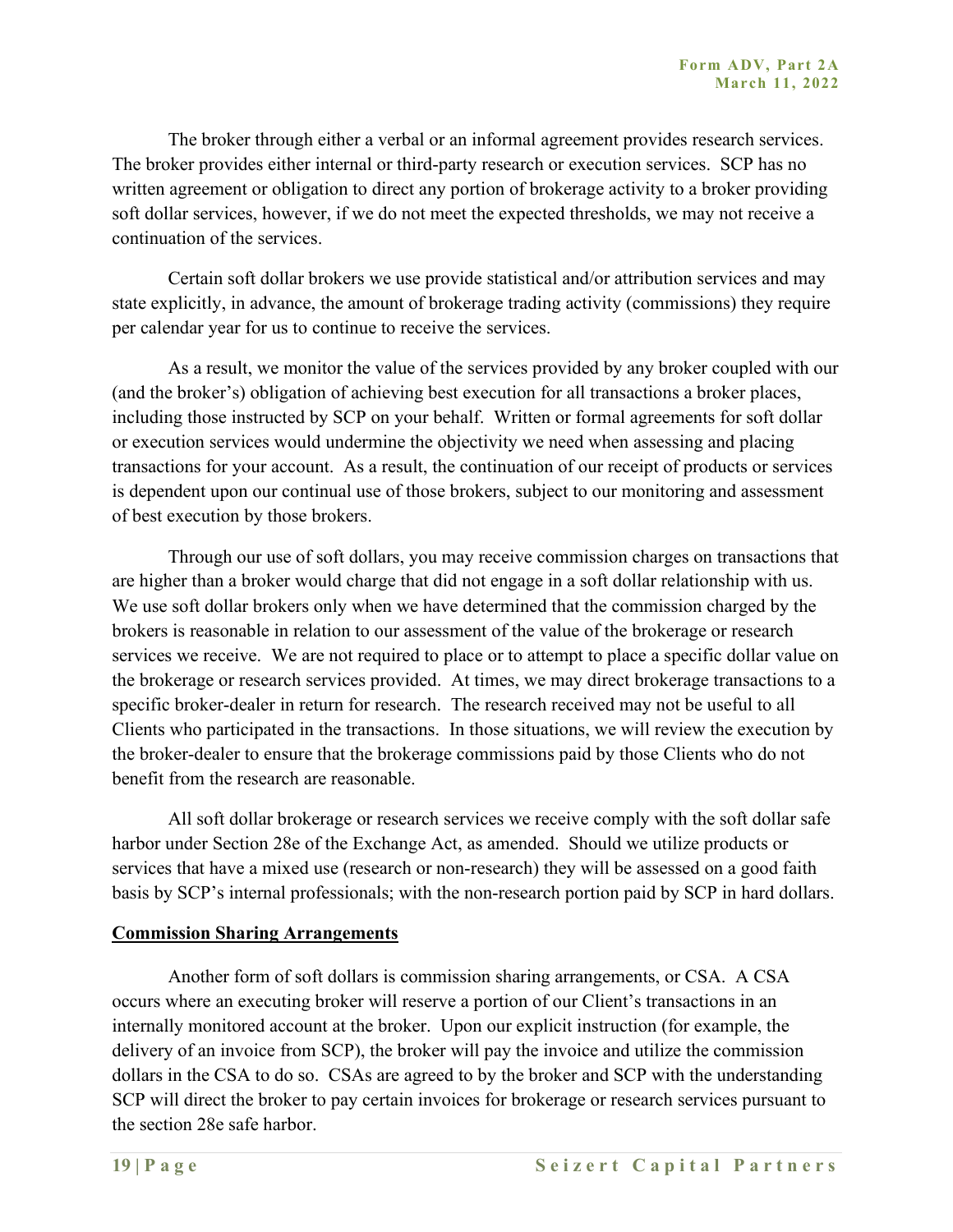Your commissions may be used to pay for research and execution services received by SCP which may be useful to all or some of our Clients but not necessarily those Clients involved in any particular transaction.

#### **Brokerage for Client Referrals**

Directing brokerage in exchange for Client referrals is currently a prohibited practice at SCP. To do so would circumvent the Cash Solicitor Rule under the Advisors Act and would create a potential conflict of interest that could not be adequately mitigated. Although we appreciate the introduction to SCP, the direction of brokerage activity for Client referrals is inconsistent with our fiduciary obligations.

You should realize that brokers who may introduce us to prospective Clients are also some of the approved brokers that we utilize. However, our use and continued use of these brokers does not include an assessment of the Clients or amount of assets they have introduced to SCP. We maintain an objective assessment of the brokers-dealers or custodians used for Client transactions.

#### **Directed Brokerage**

We do not recommend, request, or require that a Client use a specified broker-dealer or custodian. However, from time to time, Clients may direct or request us to use a particular broker-dealer to execute transactions.

When this occurs, you should understand that the direction of a particular broker-dealer is a limitation on our brokerage discretionary authority. As a result:

- We are not able to negotiate the commissions or spreads for you.
- A disparity may occur in commission or transactions costs when compared to Clients who do not direct us to use a broker.
- Your transactions will not be aggregated or blocked together with those of our non-directed accounts, and
- Best execution for your account and transactions may not be achieved due to higher commissions, greater spreads or less favorable prices than may be realized if we had the ability to select the broker-dealer and negotiate price and commission.

In directing us to use a broker or dealer for your transactions, you represent that you have evaluated the broker-dealer and confirmed to your own satisfaction that the broker-dealer will provide you with the best execution.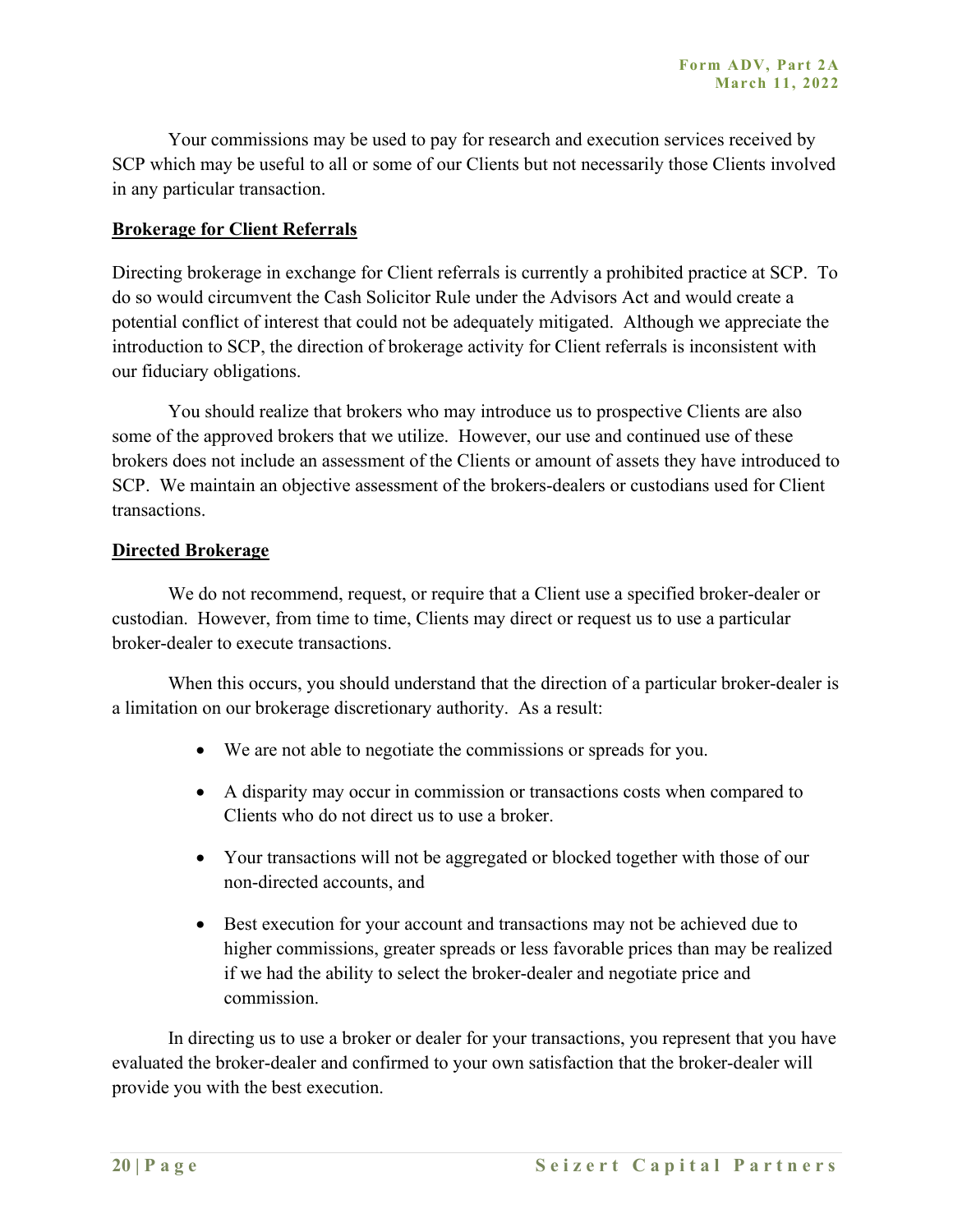When requested by an Institutional Client in writing, SCP may direct a portion of a Client's trading to the broker-dealer the Client has selected for their "commission recapture" program. The Client will determine the overall percentage of brokerage to be directed.

Directed brokerage may have a negative impact on performance, as commissions may be higher than those charged to our other Clients. In addition, executions may be at prices different from those of our Clients who do not direct us to use a specific broker or dealer.

#### **Block Trading/Aggregation of Trades**

As an equity investment advisor, we are often in the position of buying or selling the same security for a number of Clients at approximately the same time. For certain securities (micro, small or mid-capitalization equities), we may have to do extended purchase or sale block transactions to ease into or out of a position due to the issuer's trading volume and the ability to impact the market and market price of the security. As a result, the prices obtained on such transactions may vary substantially.

All Client accounts participating in the same block will receive an average price calculated by the broker when multiple executions occur.

We believe that block trading provides us the ability to receive the best (negotiated and averaged) price for a security. The price shown on your confirmation report from the executing broker is the average execution price for the block transaction.

In certain situations, blocked orders entered by us may not be completely filled, and in such an event we may pro-rate the completed portion of the order to ensure that all Clients participating in the blocked order will receive an allocated portion of the completed transaction. In other circumstances, when the full block is not completed, and where block participants receiving a pro-rated portion of their participation is very small (making the pro-rata allocation impractical), we may allocate shares on another basis (which is fair and equitable). For example, shares may be allocated on a random or cash available basis.

Difficult block trades may be worked for several days or even weeks, to acquire or liquidate a full position. Typically, each original block will be documented and then the amount acquired each day will be averaged price to participating accounts, and the trade re-entered the next day at the net (remaining amount) until the position is fully acquired or liquidated.

#### **Trade Rotation**

SCP seeks to enter client trade orders in a fair, orderly, and equitable manner. To meet this objective, we follow a trade rotation policy and utilize a trade rotation log. SCP typically manages client accounts based on a model portfolio that is designed to achieve the investment objectives of the strategy chosen by the client. We may deviate from the pre-determined rotation policy when prevailing market conditions and the nature of the order makes it prudent to do so.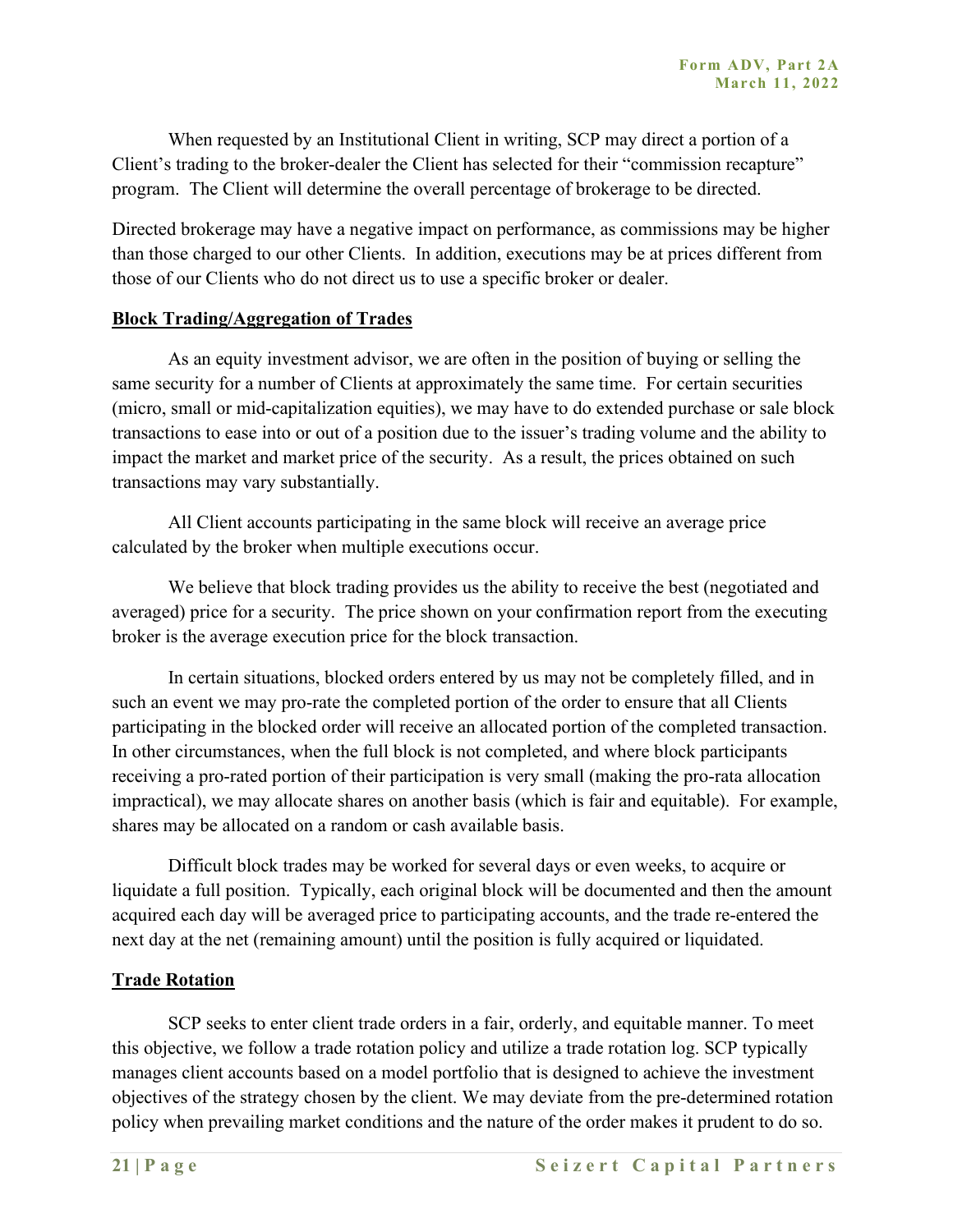Clients that have selected a specific strategy will participate in an alphabetical / reverse alphabetical rotation. This rotation includes discretionary and directed accounts. This approach is designed so that each block or client by designated brokerage systematically moves down the rotation on a per trade basis with the opportunity to start first.

#### **Trade-away**

Clients whose accounts are custodied at a directed broker may have a "trade-away" fee imposed by that custodial broker on any trade that SCP places on behalf of the account with a broker dealer other than the custodial broker. While SCP believes a trade away will benefit all Clients participating in the block, especially with small-volume trades, it may be difficult to quantify the potential price improvement. In certain situations, the trade-away fee may outweigh the benefit when smaller quantities are executed.

#### **Step-out**

Another method SCP may employ to potentially improve the execution it obtains while trading is the use of a step-out transaction. In a step-out transaction, SCP will block directed trades together. The trader will instruct the executing broker-dealer of our choice to execute the entire block. The executing broker-dealer will then "step-out" a portion of the trade to your directed broker to settle the trade. This allows directed brokerage accounts to participate in larger block transactions and get the same execution price while still paying the directed broker commission. While it may be difficult to quantify the actual improvement in execution that results from step-out trades, Clients benefit from participation in block transactions.

#### **Trade Error Correction**

As your fiduciary, we have procedures in place to review and correct any errors that we make in your accounts. Simply, if we caused the error and there is a loss in your account, we make you whole by correcting the error and making a payment to your account to cover the losses.

If a profit is made in your account, you are typically entitled to the profit, unless the error is a result of an investment restriction you placed on the account. In this situation, you will direct us to remove the error (and make the account whole as if the trade did not occur), or you instruct us to keep the profit in your account.

SCP does not maintain an error account at any broker or dealer. However, for accounting purposes, brokers or dealers may create and maintain an error account in SCP's name for their processing of debits and credits related to errors.

If the broker, custodian, or other third party caused the error, they will be responsible for making you whole in the case of losses. If SCP and others share the responsibility, we will work together to ensure we all pay our portion of losses and make you whole.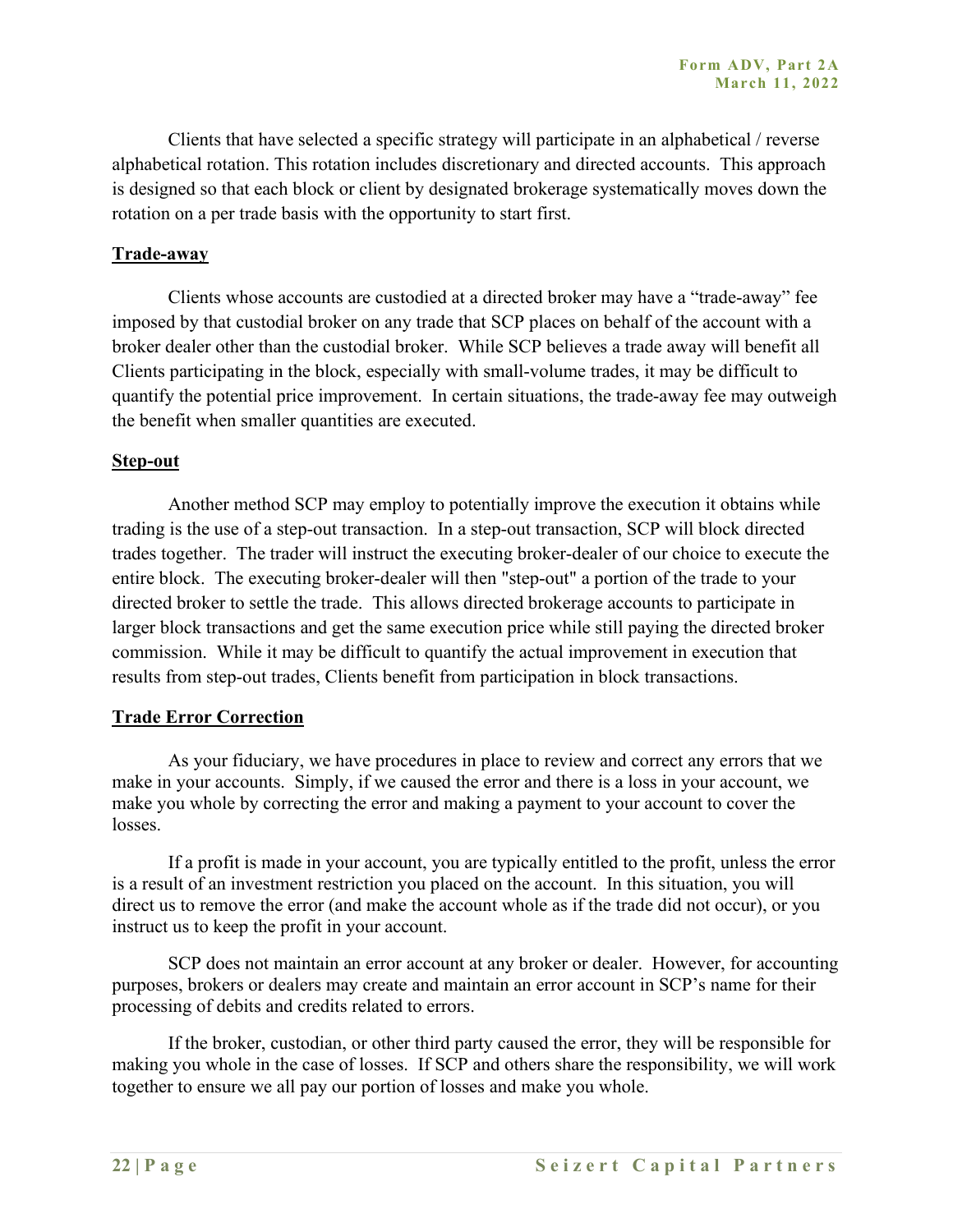We work very hard to identify trade errors prior to settlement; however, we may not always do so. We correct trade errors through a cancel and rebill process (cancellation of the error trade and rebilling to the corrected transaction). However, once a trade is settled, we will utilize other methods to correct the error per your direction. If you are unable to accept a profit from an error, the net profit will be donated to a charity, either by us or the Custodian.

Best efforts are made to resolve all errors in a timely manner. Errors are documented and reviewed by the Chief Compliance Officer.

#### **Valuation**

Seizert Capital Partners utilizes, to the fullest extent possible, recognized, and independent pricing services and/or qualified custodians for timely valuation information for advisory Client securities and portfolios. SCP has adopted policies and procedures to review pricing and the valuation of illiquid or unpriced securities.

## **ITEM 13: REVIEW OF ACCOUNTS**

#### **Ongoing Reviews**

Most of our Clients are invested in accordance with one of our strategies. Model portfolio holdings are evaluated within each strategy on an ongoing basis by the portfolio manager. Portfolio weightings and allocations within the model portfolio are also reviewed by the portfolio manager as buy and sell decisions are determined and implemented.

Client portfolios are checked electronically daily via an automated system to ensure compliance with Client investment objectives, guidelines, and restrictions. Exceptions or outliers are reviewed by the Chief Compliance Officer or designee. Exceptions are typically due to Client imposed restrictions or cash flows in the account.

#### **Periodic Reviews**

There are several events that trigger additional reviews which would be performed by the Managing Partner or a Portfolio Manager. These include but are not limited to the following:

- Cash flows trigger a review of holdings and sector weightings to ensure the account remains consistent with our model after the addition or request to raise / remove cash by a Client.
- Market fluctuations may prompt a review of portfolio weightings which will be rebalanced accordingly.
- Client directed trading for tax loss harvesting and cash flows.

#### **Annual Reviews**

We recommend each Client meet (in either person, by telephone or other electronic means) with us at least once per year but reviews may be done at your discretion.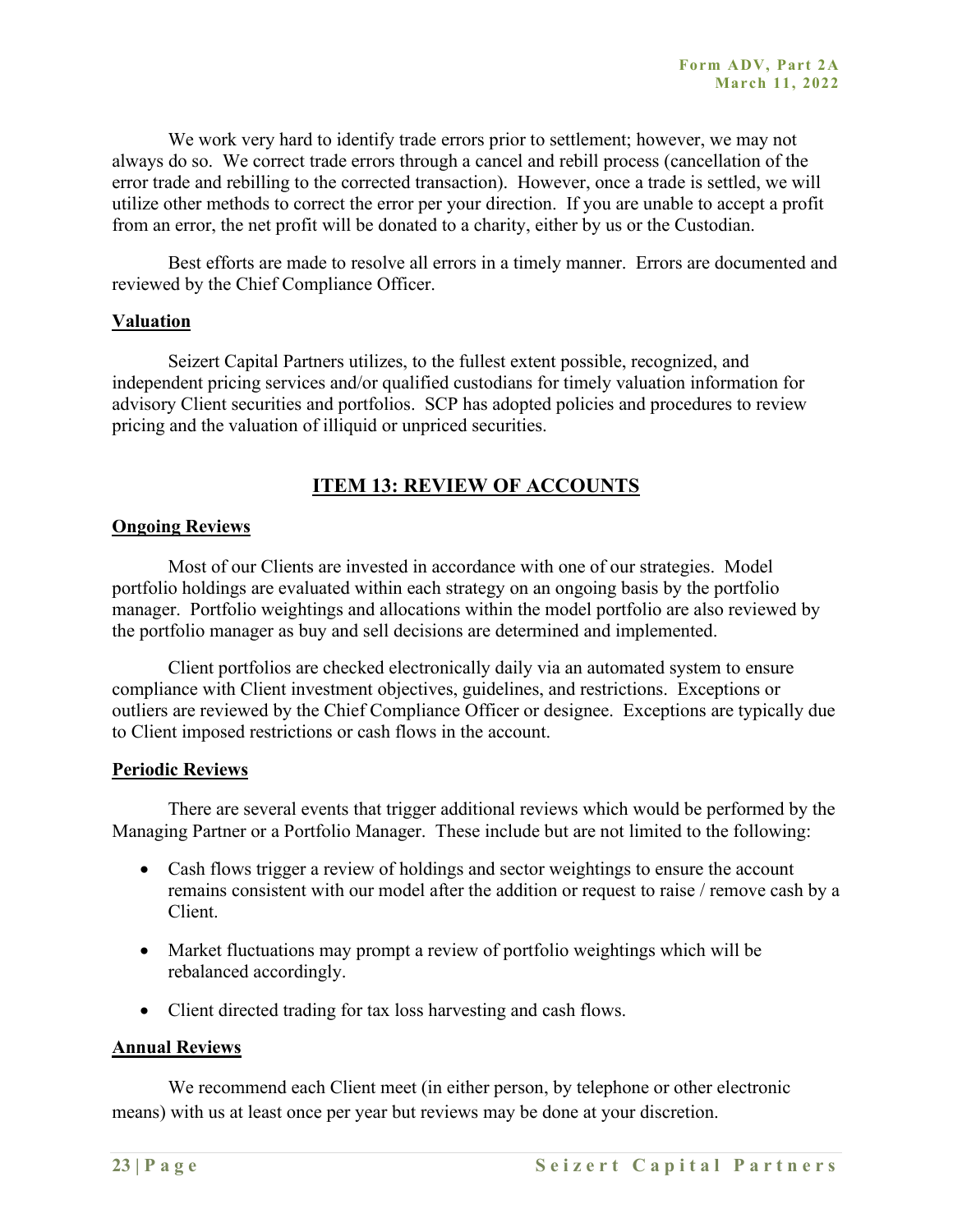#### **Reports**

Broker dealer / custodial reports: Clients and/or your designated agents should receive *directly* from your independent, third-party qualified custodian a monthly account statement that details security positions, current value, cost basis, expected yield and all debits and credits to your account.

SCP Reports: We provide our Clients, (except participants in the CITs) a periodic report either monthly and/or quarterly. These reports are prepared from our portfolio accounting system and may include appraisals, purchases, and sales, and realized gains and losses. In our reports, we also include a market and economic update.

You are encouraged to compare our reports with the custodial reports you receive from your broker or custodian.

Collective Investment Trusts: Investors in the Collective Investment Trusts managed by us receive reports from the trustee of the trusts.

## **ITEM 14: CLIENT REFERRALS AND OTHER COMPENSATION**

New business brought to SCP by an employee may increase an employee's total compensation. However, we do not employ individuals whose sole compensation is based upon the amount of business brought to us. A portion of the compensation we pay to our marketing employees is based upon new Clients they refer to our firm. If one of our employees refers you to us, they will disclose their affiliation with our firm at the time of the referral.

Seizert Capital Partners has retained Butler Capital Partners, LLC ("Butler"), a Registered Broker -Dealer to refer potential clients and assist in establishing client relationships in accordance with Rule 206(4)-3 of the Investment Advisers Act of 1940. SCP is independent and not affiliated with Butler. Butler does not supervise or control SCP, and Butler has no responsibility or oversight for SCP's investment management or other advisory services. Butler acts as a solicitor for SCP, and for the solicitation services provided by Butler SCP will pay an ongoing fee for each successful client referral for as long as the solicited client remains a client of SCP. These referral fees are paid by SCP and not the client. In no case will the portion of the management fee received by SCP be higher than our standard fee schedule. SCP maintains Solicitors Agreements in compliance with Rule 206 (4)-3 of the Investment Advisers Act of 1940 and applicable state and federal laws. All clients referred by Butler will be given full written disclosure describing the terms and fee arrangements between SCP and Butler.

Prior to compensating any person for client referrals, SCP will ensure that the individual is properly registered or exempt from the registration requirements.

## **ITEM 15: CUSTODY**

SCP does not maintain custody of client assets. Rather, each client appoints a qualified custodian to take possession of all client funds and securities. We have procedures in place to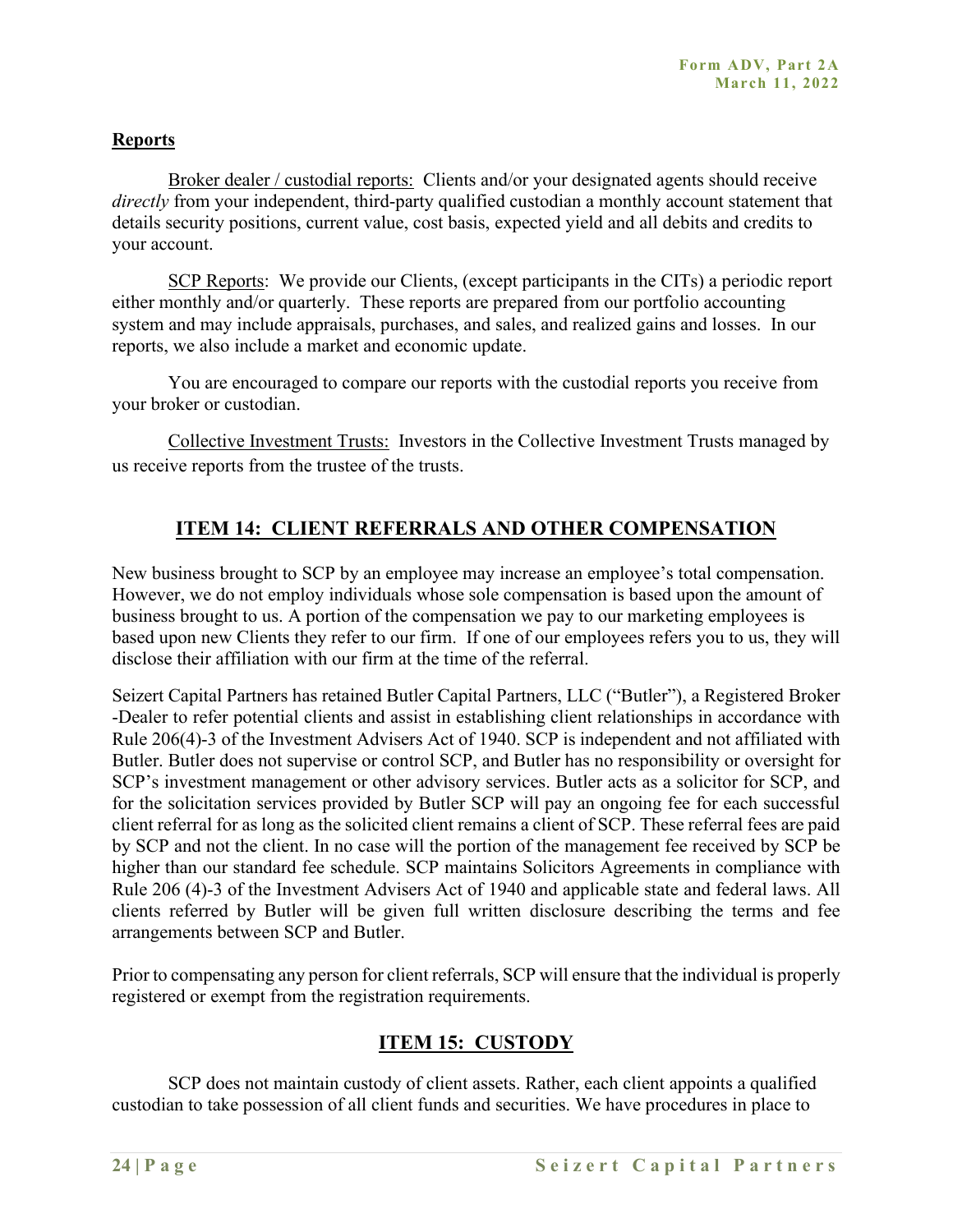direct employees regarding the process to follow if the firm inadvertently receives Client property.

SCP is considered to have a form of custody for the following reasons:

- $\Box$  In the agreement we have with you, you authorize us (See Item 4) to instruct your custodian to deduct our advisory fees directly from your custodial account. This is considered a limited form of custody.
- The authority authorized by you to direct client requests utilizing standing letters of authorization (SLOA) for third-party money movement (checks and/or journals, ACH, Fed-wires). For third party money movement the firm has elected to meet the SEC's seven conditions to avoid the surprise custody exam.

Clients should receive at least quarterly statements from their broker-dealer, bank, or other qualified custodian. While we normally provide our Clients with regular periodic statements of their account's status and performance, we encourage our Clients to compare the information contained in the statements we provide with the information that each Client receives from the custodian of their account. Our statements may vary from custodial statements based on several factors including custodial pricing issues, dividends due but not yet paid or fixed income accrued interest due or payable.

For tax and other purposes, your custodial statement is the official record of your account(s) and assets.

Important: If you do not receive your account statements directly from your custodian, please contact your custodian and/or SCP. It is important that you receive your account statements directly from your independent, third-party qualified custodian.

## **ITEM 16: INVESTMENT DISCRETION**

#### **For HNW and Institutional Clients:**

As disclosed in Item 4, we provide services only on a discretionary basis. This allows us, consistent with your investment objectives and needs, to purchase, sell, or hold securities in your accounts without obtaining your consent to the transactions Our investment discretionary authority (and any imposed limitations) is documented in the written agreement we have with you.

You may place limits on our investment discretionary authority. We reserve the right not to accept an account or to terminate an account if we believe your requested investment restrictions are too broad and would limit our ability for proper security selection or diversification.

All restrictions are required to be in writing and agreed upon by both parties. You may modify your restrictions at any time, in writing. Modifications are not implemented until approved by and agreed to by SCP.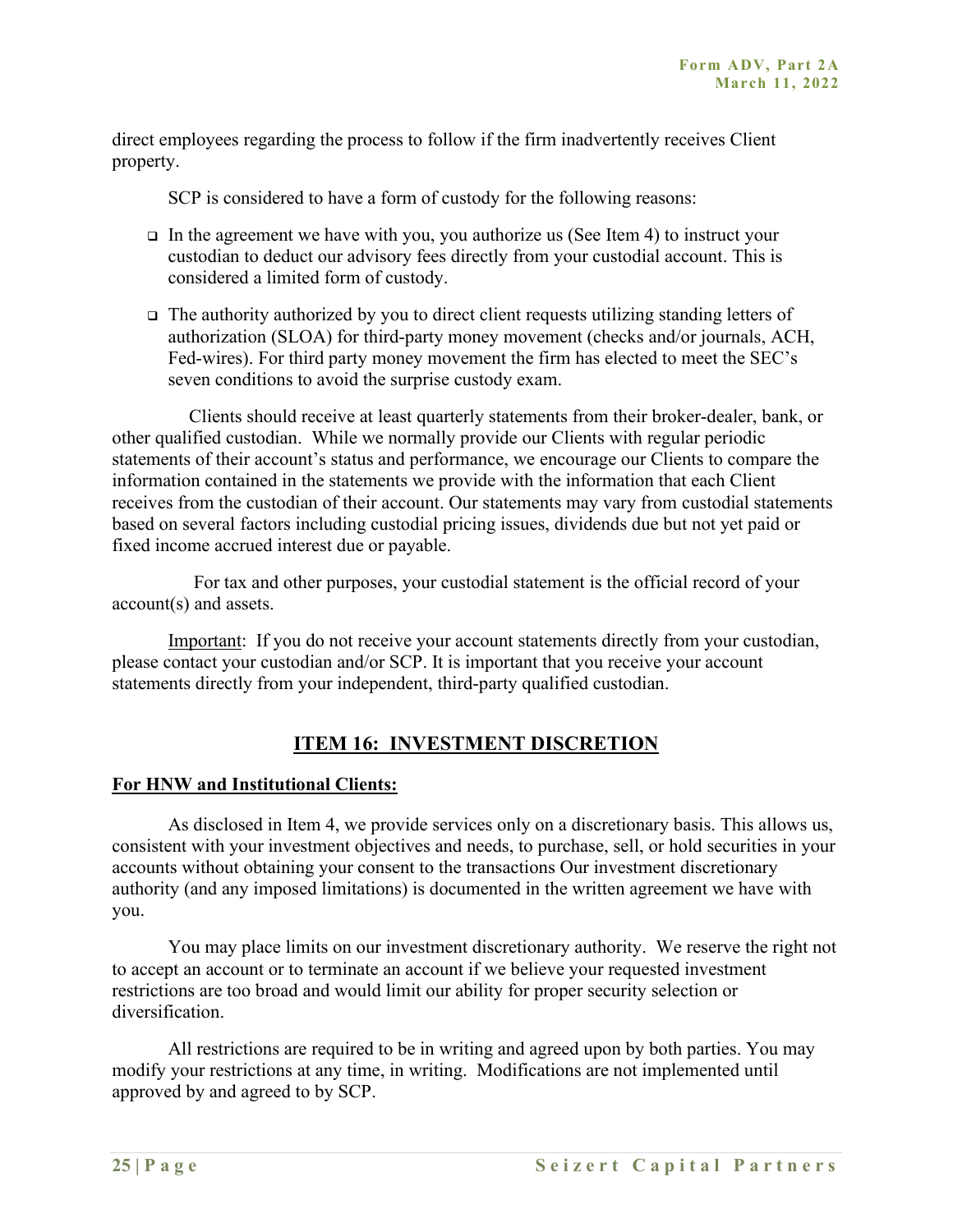#### **Sub-Advisory:**

We provide advisory services pursuant to the agreement we have with each UMA. The UMA sponsor retains full discretion.

#### **Collective Investment Trusts:**

We provide discretionary investment management to the trustee of certain collective investment trusts or CITs. We provide advice with respect to the selection, monitoring, and replacement of the collective investment trust's underlying investment options.

## **ITEM 17: VOTING CLIENT SECURITIES**

SCP has adopted and implemented policies and procedures that we believe are reasonably designed to ensure that proxies are voted in the best interest of Clients, in accordance with our fiduciary duties and SEC rule 206(4)-6 under the Investment Advisers Act of 1940. Our authority to vote the proxies of our Clients is established by our advisory contracts or comparable documents, and our proxy voting guidelines have been tailored to reflect these specific obligations. In addition to SEC requirements governing advisors, our proxy voting policies reflect the fiduciary standards and responsibilities for ERISA. With respect to ERISA accounts, we will always vote proxies unless the plan documents specifically reserve the plan sponsor's right to vote its own proxies. If situations should arise where the interests of a Client may possibly conflict with our interests with respect to any shareholder proposals for which proxies are being solicited, we will request the Client's instructions with respect to the vote.

SCP has obtained an independent, third party to assist in the research, voting, administration, reporting, and record keeping of proxies. This process is completed by utilizing a set of proxy voting guidelines that are created and maintained by Institutional Shareholder Services (ISS). Voting decisions are based on a pre-established set of policy guidelines and the recommendations of ISS which makes its recommendations based on independent, objective analysis of the economic interests of shareholders. Proxies will be voted consistently when securities are held by multiple accounts with the guidelines selected. Clients may direct us to vote proxies in accordance with a specific set of guidelines (e.g., Taft – Hartley or custom guidelines) appropriate to their circumstances.

Clients may obtain a copy of SCP's Proxy Voting Policies, a description of the Guideline or information on how their securities were voted by contacting SCP at (248)-593-1500 or info@scpinv.com.

#### **Class Actions**

From time to time, we receive notices with respect to securities held or previously held in client portfolios that are subject to legal proceedings, including class actions or bankruptcies. Usually, client custodians also receive these notices and therefore generally we do not forward these notices to our clients or their custodians. Also, we do not take legal action on behalf of or provide legal advice to our clients.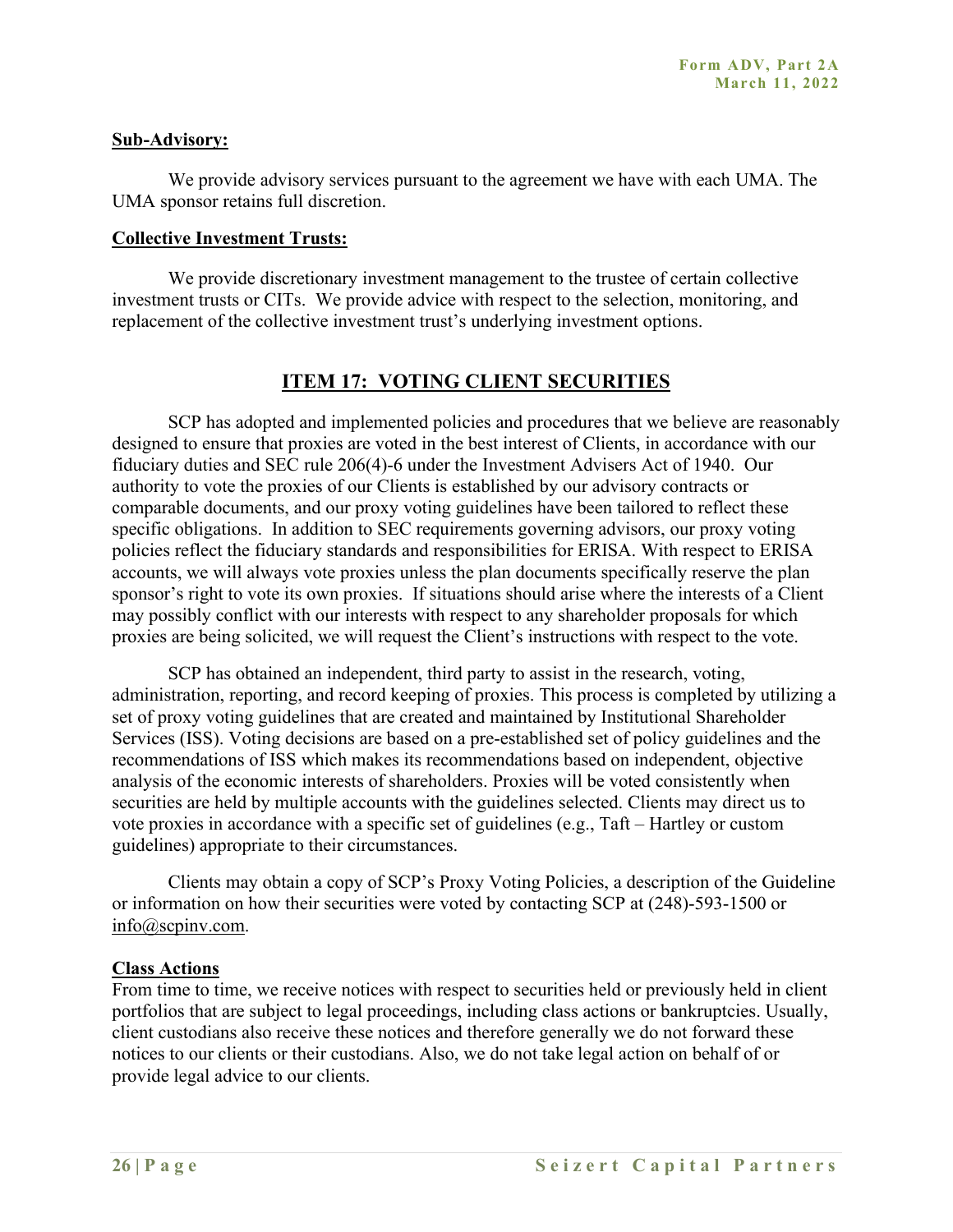## **ITEM 18: FINANCIAL INFORMATION**

We are obligated to disclose any information related to SCP's financial condition that would impair our ability to meet contractual and fiduciary commitments to our Clients, or if management persons or we have been the subject of a bankruptcy proceeding. As of the date of this Brochure, we do not have any event or proceeding to disclose under this item for our firm or any management person.